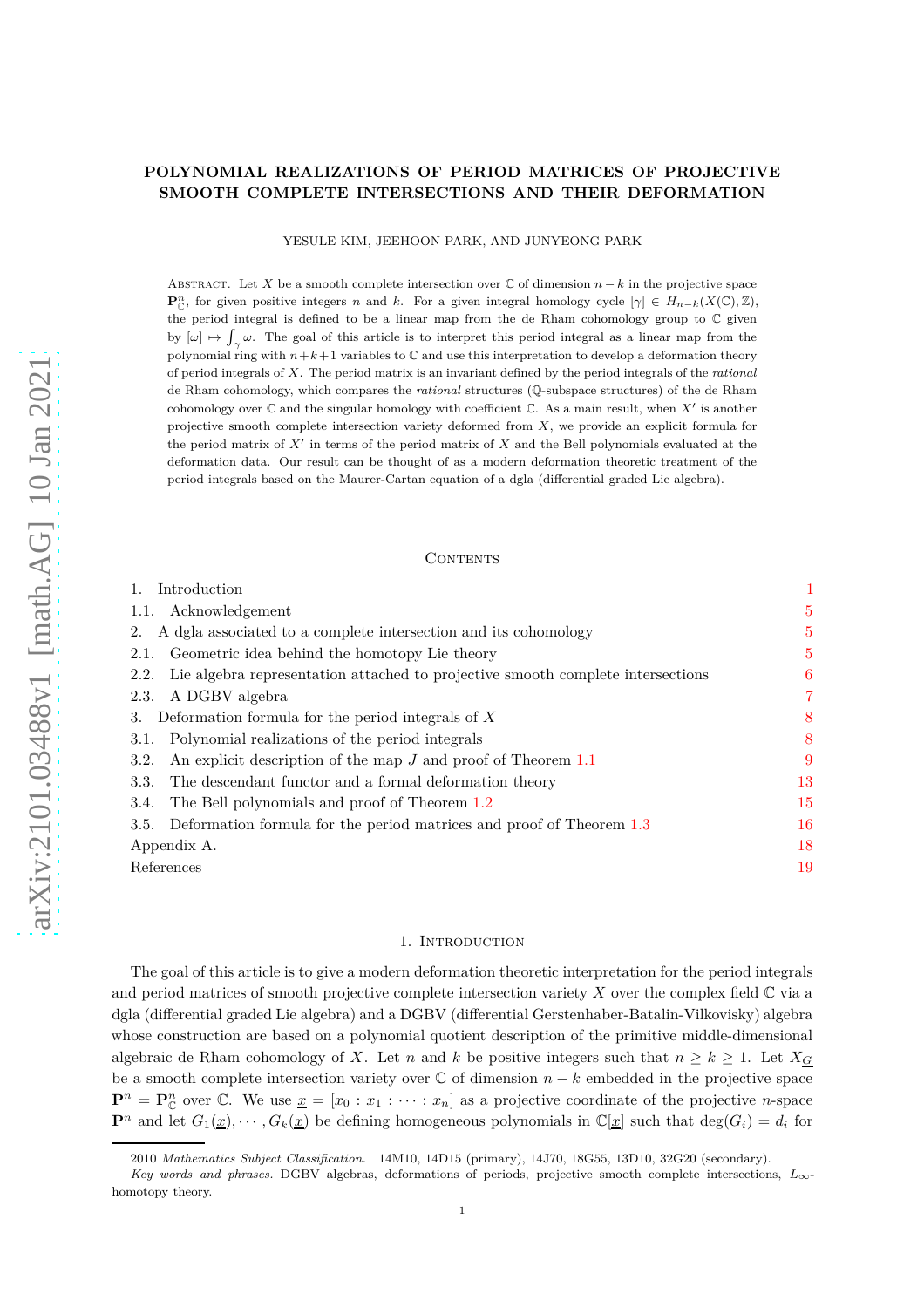$i = 1, \dots, k$ . We introduce more variables  $y_1, \dots, y_k$  corresponding to  $G_1, \dots, G_k$ . Let  $N = n + k + 1$ and

<span id="page-1-4"></span>
$$
(1.1)\qquad \qquad A := \mathbb{C}[q] = \mathbb{C}[q_{\mu}]_{\mu=1,\cdots,N}
$$

where  $q_1 = y_1, \dots, q_k = y_k$  and  $q_{k+1} = x_0, \dots, q_N = x_n$ . We consider the Dwork potential

<span id="page-1-8"></span>(1.2) 
$$
S(\underline{q}) := \sum_{\ell=1}^{k} y_{\ell} \cdot G_{\ell}(\underline{x}).
$$

Then we will construct a linear map

<span id="page-1-9"></span>(1.3) 
$$
J = J_{\underline{G}} : A \to H_{dR}^{n-k}(X_{\underline{G}}; \mathbb{C})
$$

where  $H_{dR}^{n-k}(X_{\underline{G}};\mathbb{C})$  is the middle-dimensional algebraic de Rham cohomology group of  $X_{\underline{G}}/\mathbb{C}$  (see subsection  $3.2$ ,<sup>[1](#page-1-1)</sup> whose kernel is the subspace

<span id="page-1-5"></span>(1.4) 
$$
\mathcal{K}_{\underline{G}} := \bigoplus_{i=1}^{N} \left( \frac{\partial}{\partial q_i} + \frac{\partial S(\underline{q})}{\partial q_i} \right) A
$$

and the image is isomorphic to the primitive middle-dimensional algebraic de Rham cohomology group  $H^{n-k}_{dR,\text{prim}}(X_{\underline{G}};\mathbb{C}) \subset H^{n-k}_{dR}(X_{\underline{G}};\mathbb{C})$ . In other words, we have an induced isomorphism  $\bar{J}_{\underline{G}}: A/\mathfrak{X}_{\underline{G}} \xrightarrow{\simeq}$  $H^{n-k}_{dR,\text{prim}}(X_{\underline{G}};\mathbb{C}).$ 

For any homology class  $[\gamma] \in H_{n-k}(X_G(\mathbb{C}), \mathbb{Z})$ , we consider the following period integral from the de Rham cohomology to C:

<span id="page-1-6"></span>(1.5) 
$$
C^{\underline{G}}_{\gamma}: H^{n-k}_{dR}(X_{\underline{G}};\mathbb{C}) \longrightarrow \mathbb{C}, \qquad [\varpi] \mapsto \int_{\gamma} \varpi,
$$

where  $\varpi$  is a representative of a cohomology class  $[\varpi] \in H_{dR}^{n-k}(X_{\underline{G}};\mathbb{C})$ . Then

<span id="page-1-7"></span>(1.6) 
$$
\mathcal{C}_{\gamma}^{\underline{G}} := C_{\gamma}^{\underline{G}} \circ J_{\underline{G}} : A \to \mathbb{C}
$$

is a linear map from the polynomial ring *A* to C, which we call *a polynomial realization* of the period integral  $\int_{\gamma}$ . We will use the simplified notation  $\mathcal{C}_{\gamma}$  instead of  $\mathcal{C}_{\gamma}^G$ , if the context is clear.

We explain our main theorems regarding deformation formulas of period integrals and period matrices using the polynomial realization. For this, let  $X_U \subset \mathbf{P}^n$  be a smooth projective complete intersection over C which is deformed from  $X = X_G$  by homogeneous polynomials  $H = (H_1(\underline{x}), \cdots, H_k(\underline{x})),$  i.e.  $\underline{U} = (U_1(\underline{x}), \cdots, U_k(\underline{x}))$  with  $U_i(\underline{x}) = G_i(\underline{x}) + H_i(\underline{x})$  for each  $i = 1, \cdots, k$  are the defining equations for  $X_U$ . Note that smooth projective complete intersections with fixed degrees  $d_1, \dots, d_k$  have same topological types and their singular (vanishing) homologies and singular (primitive) cohomologies are isomorphic (Corollary  $A.2$ ). To make the context more clear, we make an assumption that our homology class  $[\gamma]$  is supported in  $X_G(\mathbb{C}) \cap X_U(\mathbb{C}) \subset \mathbb{P}^n(\mathbb{C})$ . In this case, we use Proposition [A.1](#page-17-1) to get a particular identification

<span id="page-1-3"></span>(1.7) 
$$
H_{\bullet}(X_{\underline{G}}(\mathbb{C}), \mathbb{Z}) \xrightarrow{\sim} H_{\bullet}(X_{\underline{U}}(\mathbb{C}), \mathbb{Z}) \quad \text{such that} \quad [\gamma] \longmapsto [\gamma]
$$

which we fix for the rest of the article. Using this identification, we can directly compare  $\mathcal{C}_{\gamma}^G$  and  $\mathcal{C}_{\gamma}^U$ . The following theorem is motivated by Proposition [3.19](#page-14-1) (a modern deformation theoretic interpretation of period integrals) and the proof relies on Dimca's result on cohomology of complete intersections, [**?**].

<span id="page-1-0"></span>**Theorem 1.1.** Let  $\Gamma = \sum_{i=1}^{k} y_i H_i(\underline{x})$ . For any homogeneous polynomial  $u \in A$ , the power series<sup>[2](#page-1-2)</sup>

$$
C_{\gamma}^{\underline{G}}\left(ue^{\Gamma}\right) := \sum_{n=0}^{\infty} C_{\gamma}^{\underline{G}}\left(u\frac{\Gamma^{n}}{n!}\right)
$$

*converges to the polynomial realization*  $C_{\gamma}^{U}(u)$  *of the period integral of*  $X_{U}$ *.* 

<span id="page-1-1"></span><sup>&</sup>lt;sup>1</sup>This map is due to Griffiths in the hypersurface case, [\[3\]](#page-18-2), Terasoma in the equal degree complete intersection case, [\[9\]](#page-18-3), and Konno in the general case, [\[6\]](#page-18-4).

<span id="page-1-2"></span><sup>&</sup>lt;sup>2</sup>Here  $e^{\Gamma} = 1 + \Gamma + \frac{\Gamma \cdot \Gamma}{2} + \cdots$  and, for  $x \in A$ , we think of  $\mathcal{C}^{\mathcal{G}}_{\gamma}(x \cdot e^{\Gamma}) = \mathcal{C}^{\mathcal{G}}_{\gamma}(x) + \mathcal{C}^{\mathcal{G}}_{\gamma}(x \cdot \Gamma) + \mathcal{C}^{\mathcal{G}}_{\gamma}(x \cdot \frac{\Gamma \cdot \Gamma}{2}) + \cdots$  as a formal expression.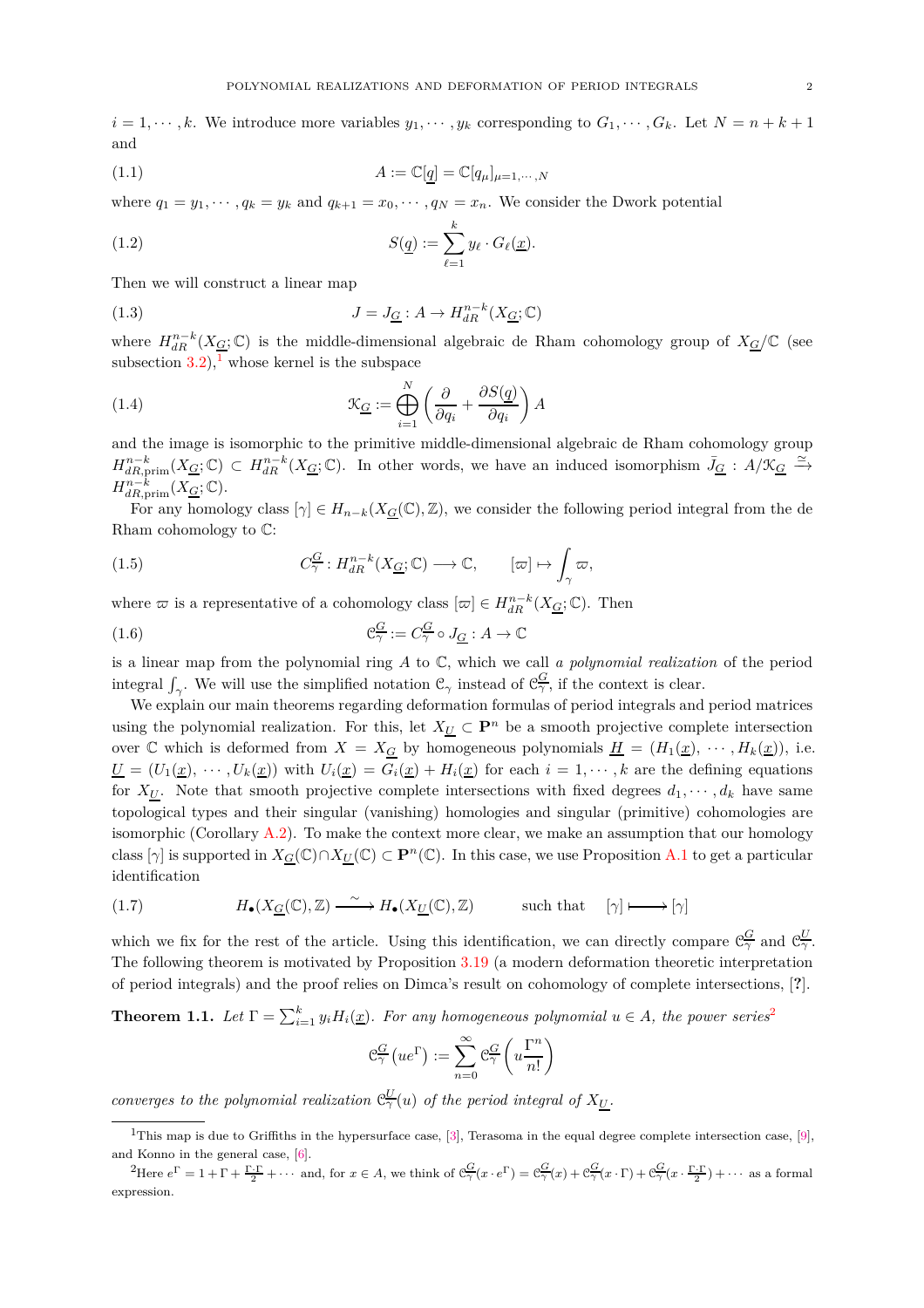The next goal is to use the deformation formula in Theorem [1.1](#page-1-0) to express  $\mathcal{C}^U_\gamma(u)$  as a homotopy Lie formula (also called, an *L*∞-homotopy formula) with the Bell polynomials evaluated at the deformation data. For any linear map  $\mathfrak{C}: A \to \mathbb{C}$ , we define a multi-linear map  $\phi_m^{\mathfrak{C}}: S^m(A) \to \mathbb{C}$  for each  $m \geq 1$ , where  $S^m(A)$  is the symmetric *m*-th tensor product of *A*, as follows: define  $\phi_1^{\mathfrak{C}} = \mathfrak{C}$  and

$$
\phi_m^{\mathcal{C}}(x_1,\dots,x_m) = \phi_{m-1}^{\mathcal{C}}(x_1,\dots,x_{m-2},x_{m-1}\cdot x_m) - \sum_{\substack{\pi \in P(m), |\pi| = 2 \\ m-1 \sim_{\pi} m}} \phi^{\mathcal{C}}(x_{B_1}) \cdot \phi^{\mathcal{C}}(x_{B_2}), \quad m \ge 2,
$$

where  $P(m)$  is the set of partitions of  $\{1, \dots, m\}$  and we refer to Definition [3.12](#page-12-1) for details. We will explain later (subsection [3.3\)](#page-12-0) that  $\underline{\phi}^{\mathfrak{C}} = \phi_1^{\mathfrak{C}}, \phi_2^{\mathfrak{C}}, \cdots$  is an example of an  $L_{\infty}$ - morphism between certain *L*<sub>∞</sub>-algebras. The *Bell polynomials*  $B_n(x_1, \dots, x_n)$  are defined by the power series expansion

(1.8) 
$$
\exp\left(\sum_{i\geq 1} x_i \frac{t^i}{i!}\right) = 1 + \sum_{n\geq 1} B_n(x_1, \dots, x_n) \frac{t^n}{n!}.
$$

<span id="page-2-0"></span>**Theorem 1.2.** Let  $\Gamma = \sum_{i=1}^{k} y_i H_i(\underline{x})$ . For any homogeneous polynomial  $u \in A$ , we have

$$
e_{\gamma}^{U}(u) = e_{\gamma}^{G}(u) + \sum_{m \geq 1} \sum_{\substack{j+k=m \\ j,k \geq 0}} \frac{1}{j!k!} B_{j} \left( \phi_{1}^{e_{\gamma}^{G}}(\Gamma), \cdots, \phi_{j}^{e_{\gamma}^{G}}(\Gamma, \cdots, \Gamma) \right) \cdot \phi_{k+1}^{e_{\gamma}^{G}}(\Gamma, \cdots, \Gamma, u)
$$
  

$$
u = 1 \text{ and } \phi_{1}^{e_{\gamma}^{G}}(\Gamma, u) := \phi_{1}^{e_{\gamma}^{G}}(u) = e_{\gamma}^{G}(u).
$$

*where*  $B_0$  $\mathcal{C}^{\frac{\mathcal{C}^{\infty}}{\gamma}}_{1}(\Gamma, u) := \phi_{1}^{\mathcal{C}^{\infty}_{\gamma}}(u) = \mathcal{C}^{\underline{G}}_{\gamma}(u).$ 

The last goal is to provide a deformation formula of period matrices of  $X_U$  and  $X_G$  using Theorem [1.1.](#page-1-0) The period matrix of  $X_G$  is about a comparison between a Q-rational (or Z-integral) structure on  $H_{dR}^{n-k}(X_{\underline{G}};\mathbb{C})$  and a Q-rational (or Z-integral) structure on  $H_{n-k}(X_{\underline{G}}(\mathbb{C}),\mathbb{C})$ . Sections 6 and 7, [\[3\]](#page-18-2) are wonderful places to read about the period matrices of smooth projective hypersurfaces. For a brief review of period matrices, we need to tell more about the map  $J_{\underline{G}}: A \to H_{dR}^{n-k}(X_{\underline{G}};\mathbb{C})$ . We introduce an additive grading on *A*:

<span id="page-2-2"></span>(1.9) 
$$
wt(y_i) = 1, \text{ for } i = 1, \dots, k, wt(x_j) = 0, \text{ for } j = 0, \dots, n.
$$

Let  $A_{(w)}$  be the subspace of *A* consisting of elements whose *wt* is *w*. Consider the Hodge decomposition of  $H_{dR}^{n-k}(X_{\underline{G}};\mathbb{C})$ :

$$
H_{dR}^{n-k}(X_{\underline{G}};\mathbb{C}) \simeq \bigoplus_{p+q=n-k} H_{dR}^{p,q}.
$$

Then it is known (Proposition [2.5](#page-7-2) *(b)*) that  $J_G$  sends  $\bigoplus_{0 \leq q \leq w} A_{(q)} / X_G$  to  $\bigoplus_{0 \leq q \leq w} H_{dR}^{p,q}$  for every  $w \leq n-k$ . We choose polynomials  $e_1, \dots, e_{\delta_0}, e_{\delta_0+1}, \dots, e_{\delta_1}, \dots, e_{\delta_{n-(k-1)}+1}, \dots, e_{\delta_{n-k}}$  in  $\mathbb{Q}[q]$  such that  $\{e_i \mod \mathfrak{K}_{\underline{G}} : i = 1, \cdots, \delta_{n-k}\}\$ is a  $\mathbb{Q}$ -basis of  $A/\mathfrak{K}_{\underline{G}} = \mathbb{Q}[q]/\mathfrak{K}_{\underline{G}}$ , the set  $\{J_{\underline{G}}(e_1), \cdots, J_{\underline{G}}(e_{\delta_0})\}\$ gives a basis for the subspace  $H_{dR}^{n-k,0}$ , and the set  $\{J_{\underline{G}}(e_{\delta_{q-1}+1}),\cdots,J_{\underline{G}}(e_{\delta_q})\}, 1 \leq q \leq n-k$ , gives a basis for the subspace  $H_{dR}^{n-k-q,q}$ .

Let  $\mathcal{H}$  be the image of  $\mathbb{Q}[q]$  under the map  $J_{\underline{G}}$  so that  $\mathcal{H}$  is a  $\mathbb{Q}$ -vector subspace of  $H^{n-k}_{dR,\text{prim}}(X;\mathbb{C})$ satisfying  $\mathfrak{H} \otimes_{\mathbb{Q}} \mathbb{C} \simeq H^{n-k}_{dR,\text{prim}}(X;\mathbb{C})$ . Thus  $\mathfrak{H}$  is an example of a  $\mathbb{Q}\text{-rational structure on } H^{n-k}_{dR,\text{prim}}(X;\mathbb{C})$ . We use the Q-basis  $\{\varepsilon_{\alpha} = J_{\underline{G}}(e_{\alpha})\}_{{\alpha} \in I}$  of H where  $I = I_0 \sqcup I_1 \sqcup \cdots \sqcup I_{n-k}$  with the notation  $\{\varepsilon_{\alpha}^j\}_{{\alpha} \in I_j} =$  $\{\varepsilon_{\delta_{i-1}+1}, \cdots, \varepsilon_{\delta_i}\}.$ 

Let  $\{\gamma_{\alpha}^{\underline{G}}\}_{\alpha \in I}$  (respectively,  $\{\gamma_{\alpha}^{\underline{U}}\}_{\alpha \in I}$ ) be a Z-basis of  $H_{n-k}(X_{\underline{G}}(\mathbb{C}), \mathbb{Z})_0$ , the homology group of vanishing cycles of  $X_{\mathcal{G}}(\mathbb{C})$  (respectively,  $H_{n-k}(X_{\mathcal{U}}(\mathbb{C}), \mathbb{Z})_0$ ). Then the isomorphism [\(1.7\)](#page-1-3) restricts to

$$
\iota: H_{n-k}(X_{\underline{G}}(\mathbb{C}), \mathbb{Z})_0 \xrightarrow{\sim} H_{n-k}(X_{\underline{U}}(\mathbb{C}), \mathbb{Z})_0 .
$$

Moreover,

<span id="page-2-1"></span>
$$
\dim_{\mathbb{C}} H_{n-k}(X_{\underline{G}}(\mathbb{C}), \mathbb{C})_0 = \dim_{\mathbb{C}} H_{dR, \text{prim}}^{n-k}(X_{\underline{G}}; \mathbb{C}) = |I|
$$

and there is a unique matrix  $B = (B^{\alpha}_{\beta}) \in GL_{|I|}(\mathbb{Z})$  corresponding to  $\iota$  such that

(1.10) 
$$
\sum_{\alpha \in I} \gamma_{\alpha}^{\underline{G}} B^{\alpha}_{\beta} = \gamma_{\beta}^{\underline{U}}, \quad \beta \in I.
$$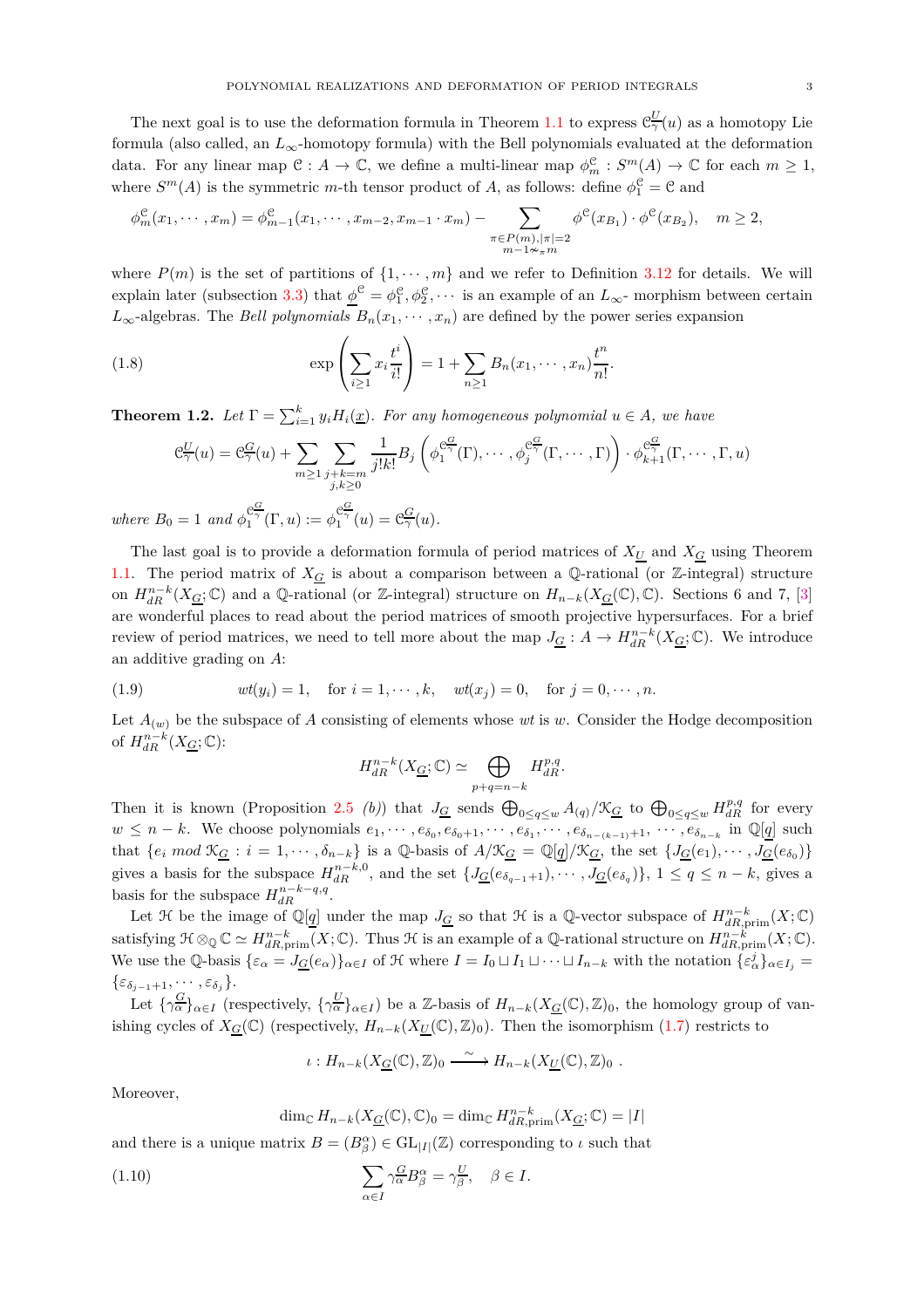We define the period matrix  $\Omega(X_{\mathcal{G}})$  of  $X_{\mathcal{G}}$  with respect to  $\{e_{\alpha} \mod X_{\mathcal{G}}\}_{\alpha \in I}$  and  $\{\gamma_{\alpha}^{\mathcal{G}}\}_{\alpha \in I}$ :

<span id="page-3-1"></span>(1.11) 
$$
\Omega(X_{\underline{G}})_{\beta}^{\alpha} := \int_{\gamma_{\alpha}^{\underline{G}}} J_{\underline{G}}(e_{\beta}), \quad \alpha, \beta \in I.
$$

Let *I'* be the set of indices *i* such that  $H_i(\underline{x}) \neq 0$ . We assume that the cardinality of *I* is bigger than  $|I'|$ , and view  $I'$  as a subset of  $I$  (allowing a slight abuse of notation). The intersection pairing

$$
H_{n-k}(X_{\underline{G}}(\mathbb{C}),\mathbb{Z})_0 \otimes H_{n-k}(X_{\underline{G}}(\mathbb{C}),\mathbb{Z})_0 \to \mathbb{Z}.
$$

and the basis  $\{\gamma^{\underline{G}}_{\alpha}\}_{{\alpha}\in I}$  gives the intersection matrix  $Q[\gamma^{\underline{G}}_{\alpha}]$ . The period matrix [\(1.11\)](#page-3-1) is determined up to a substitution  $\Omega(X_G) \to M \cdot \Omega(X_G) \cdot \Lambda$  where  $M \in GL_{|I|}(\mathbb{Q})$  is a base change matrix for  $\mathcal H$  which preserves the increasing Hodge filtration (this has a lower triangular form: see (6.2), [\[3\]](#page-18-2)) and  $\Lambda \in GL_{|I|}(\mathbb{Z})$ is a base change matrix<sup>[3](#page-3-2)</sup> for  $H_{n-k}(X_{\underline{G}}(\mathbb{C}), \mathbb{Z})_0$  satisfying  $\Lambda \cdot Q[\gamma_{\alpha}^{\underline{G}}] \cdot \Lambda^T = Q[\gamma_{\alpha}^{\underline{G}}]$ .

<span id="page-3-0"></span>**Theorem 1.3.** *If we assume* [\(3.8\)](#page-15-1)*, then we can construct*  $\{u_i \text{ mod } \mathcal{K}_U : i = 1, \dots, \delta_{n-k}\}\$ , which is a  $\mathbb{Q}$ -basis of  $\mathbb{Q}[q]/\mathfrak{X}_{U}$ , and a power series  $T^{\rho}(t) \in \mathbb{Q}[[t]]$  for each  $\rho \in I$  (where  $\underline{t} = (t^{\alpha})_{\alpha \in I}$  are formal *variables) such that*

$$
\Omega(X_{\underline{U}}) = D \cdot \Omega(X_{\underline{G}}) \cdot B \tag{1}
$$

*where*

$$
\Omega(X_{\underline{U}})_{\beta}^{\alpha} := \int_{\gamma_{\alpha}^{\underline{U}}} J_{\underline{U}}(u_{\beta}), \quad \alpha, \beta \in I,
$$

*D is the*  $|I| \times |I|$  *matrix whose*  $(\beta, \rho)$ *-entry is given by* 

$$
D_{\beta}^{\rho} = \left(\frac{\partial}{\partial t^{\beta}} T^{\rho}(\underline{t})\right) \Big|_{\substack{t^{\alpha} = 1, \alpha \in I', \\ t^{\alpha} = 0, \alpha \in I \setminus I'}} , \quad \beta, \rho \in I,
$$

*and B is given in* [\(1.10\)](#page-2-1)*.*

This theorem says that  $\Omega(X_G)$  and  $\Omega(X_U)$  are "transcendental" invariants but their relationship is "algorithmically computable up to desired precision (the coefficients of higher powers of  $t^{\alpha}$  in  $\frac{\partial}{\partial t^{\beta}}T^{\rho}(\underline{t})$ ": if we know the period matrix  $\Omega(X)$  and the polynomials  $G_{\ell}(\underline{x}), H_{\ell}(\underline{x}), \ell = 1, \dots, k$ , then there is an algebraic algorithm to compute (approximately) the period matrix  $\Omega(X_U)$ .

<span id="page-3-3"></span>**Remark 1.4.** (a) Theorem [1.3](#page-3-0) has an arithmetic application when  $k = 1$ : in [\[4\]](#page-18-5), the first two authors and Kwang-Hyun Kim provided an explicit algorithm to compute the inverse value of the modular *j*-function based on the case of elliptic curves of Theorem [1.3.](#page-3-0)

(b) Theorem [1.3](#page-3-0) generalizes and strengthens the results for smooth projective hypersurfaces in [\[8\]](#page-18-6) to smooth projective complete intersections.

(c) Theorem [1.1](#page-1-0) under [\(1.10\)](#page-2-1) can be restated as follows:  $\sum_{\alpha \in I} B^{\alpha}_{\delta} \cdot \mathcal{C}_{\gamma^{\underline{G}}_{\alpha}}(u \cdot e^{\Gamma})$  converges to  $\mathcal{C}_{\gamma^{\underline{U}}_{\delta}}(u)$ for  $\delta \in I$  and  $u \in A$ .

Now we briefly explain the contents of each section. Section [2](#page-4-1) is about how to find a DGBV algebra **BV**<sub>*G*</sub> for  $H^{n-k}_{dR,\text{prim}}(X_{\underline{G}};\mathbb{C})$ . In subsection [2.1,](#page-4-2) we explain the geometric idea behind our homotopy Lie theory. Subsection [2.2](#page-5-0) is devoted to associate a Lie algebra representation  $\rho$  to  $X_G$  and construct a model for  $\mathbf{B}\mathbf{V}_G$ , a dual Chevalley-Eilenberg complex for  $\rho$ . In subsection [2.3,](#page-6-0) our construction of the DGBV algebra  $\mathbf{B}V_G$  attached to  $X_G$  is given.

In section [3,](#page-7-0) we use the homotopy Lie theory in section [2](#page-4-1) to study deformations of period integrals and matrices of smooth projective complete intersections; we prove three main theorems. In subsection [3.1,](#page-7-1) we explain the polynomial realization of the period integral. Then we give a proof of Theorem [1.1](#page-1-0) in subsection [3.2.](#page-8-0) In subsection [3.3,](#page-12-0) we briefly review the formal deformation theory and the descendant functor, which is needed for Theorem [1.2.](#page-2-0) Subsection [3.4](#page-14-0) (respectively, subsection [3.5\)](#page-15-0) is devoted to the proof of Theorem [1.2](#page-2-0) (respectively, subsection [1.3\)](#page-3-0).

Finally, we include Appendix [A](#page-17-0) for homology cycles of projective smooth complete intersections.

<span id="page-3-2"></span><sup>&</sup>lt;sup>3</sup>For more refined conditions on  $\Lambda$ , see sections 6 (odd dimensional hypersurfaces - a symplectic matrix) and 7 (even dimensional hypersurfaces - an orthogonal matrix), [\[3\]](#page-18-2). One can put a similar condition on Λ for *k >* 1 depending on the parity of the dimension  $n - k$ .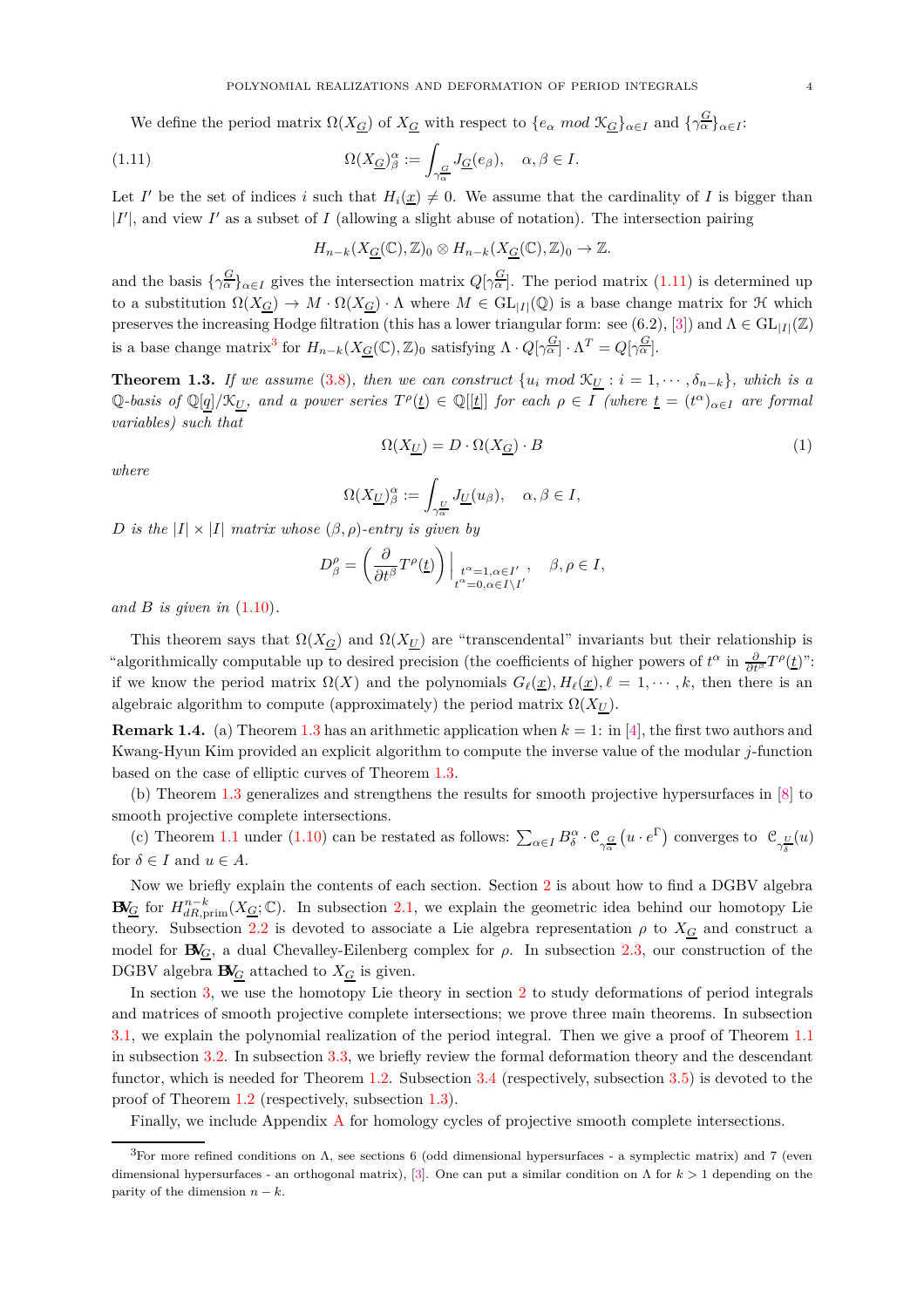<span id="page-4-0"></span>1.1. **Acknowledgement.** The work of Jeehoon Park was partially supported by BRL (Basic Research Lab) through the NRF (National Research Foundation) of South Korea (NRF-2018R1A4A1023590). The work of YK was partially supported by Basic Science Research Program through the National Research Foundation of Korea (NRF-2019R1C1C1008614) and was partially supported by BK21 PLUS SNU Mathematical Sciences Division. The authors would like to thank Jae-Suk Park for helping them initiating this project and providing useful comments and warm support. Jeehoon Park thanks KIAS (Korea Institute for Advanced Study), where the part of work was done, for its hospitality.

### 2. A dgla associated to a complete intersection and its cohomology

<span id="page-4-1"></span>In this section we explain how to associate a dgla (differential graded Lie algebra) to smooth projective complete intersection  $X_G$ , whose 0-th cohomology is isomorphic to the primitive middle dimensional cohomology of *XG*. In fact, we will do slightly more: We construct a DGBV (differential Gerstenhaber-Batalin-Vilkovisky) algebra which has more structures (in particular, the super-commutative algebra structure) than a dgla. This DGBV algebra will play a key role in the polynomial realizations of the period integrals and their deformation theory.

<span id="page-4-2"></span>2.1. **Geometric idea behind the homotopy Lie theory.** If we are interested in the cohomology of the smooth projective complete intersection variety  $X_G$  of dimension  $n-k$ , then the primitive middle dimensional cohomology  $H^{n-k}_{dR,\text{prim}}(X_{\underline{G}};\mathbb{C})$  is the most interesting piece because the other degree cohomologies and non-primitive pieces can be easily described in terms of the cohomology of the projective space  $\mathbf{P}^n$ due to the weak Lefschetz theorem and the Poincare duality. For the computation of  $H^{n-k}_{dR,\text{prim}}(X_{\mathcal{G}};\mathbb{C}),$ the Gysin sequence and "the Cayley trick" play important roles. There is a long exact sequence, called the Gysin sequence:

$$
\cdots \to H_{dR}^{n+k-1}(\mathbf{P}^n; \mathbb{C}) \to H_{dR}^{n+k-1}(\mathbf{P}^n \setminus X_{\underline{G}}; \mathbb{C}) \xrightarrow{\text{Res}_{\underline{G}}} H_{dR}^{n-k}(X_{\underline{G}}; \mathbb{C}) \xrightarrow{\text{Gys}} H_{dR}^{n+k}(\mathbf{P}^n; \mathbb{C}) \to \cdots
$$

where  $\text{Res}_G$  is the residue map (see p. 96 of [\[2\]](#page-18-7)) and Gys is the Gysin map. This sequence gives rise to an isomorphism

(2.1) 
$$
\operatorname{Res}_{\underline{G}}: H^{n+k-1}_{dR}(\mathbf{P}^n \setminus X_{\underline{G}}; \mathbb{C}) \xrightarrow{\sim} H^{n-k}_{dR, \text{prim}}(X_{\underline{G}}; \mathbb{C}).
$$

The Cayley trick is about translating a computation of the cohomology of the complement of a complete intersection into a computation of the cohomology of the complement of a hypersurface in a bigger space. Let  $\mathcal{E} = \mathbb{O}_{\mathbf{P}^n}(d_1) \oplus \cdots \oplus \mathbb{O}_{\mathbf{P}^n}(d_k)$  be the locally free sheaf of  $\mathbb{O}_{\mathbf{P}^n}$ -modules with rank k. Let  $\mathbf{P}(\mathcal{E})$  be the projective bundle associated to  $\mathcal{E}$  with fiber  $\mathbf{P}^{k-1}$  over  $\mathbf{P}^n$ . Then  $\mathbf{P}(\mathcal{E})$  is the smooth projective toric variety with Picard group isomorphic to  $\mathbb{Z}^2$  whose (toric) homogeneous coordinate ring is given by

(2.2) 
$$
A := A_{\mathbf{P}(\mathcal{E})} := \mathbb{C}[y_1, \cdots, y_k, x_0, \cdots, x_n]
$$

where  $y_1, \dots, y_k$  are new variables corresponding to  $G_1, \dots, G_k$ . This is the polynomial ring introduced in  $(1.1)$ . There are two additive gradings *ch* and *wt*, called the charge and the weight<sup>[4](#page-4-3)</sup>, corresponding to the Picard group  $\mathbb{Z}^2$ :

$$
ch(y_i) = -d_i, \quad \text{for } i = 1, \dots, k, \quad ch(x_j) = 1, \quad \text{for } j = 0, \dots, n,
$$

$$
wt(y_i) = 1, \quad \text{for } i = 1, \dots, k, \quad wt(x_j) = 0, \quad \text{for } j = 0, \dots, n.
$$

Then

$$
S(\underline{y}, \underline{x}) := \sum_{j=1}^{k} y_j G_j(\underline{x}) \in A
$$

defines a hypersurface  $X_S$  in  $P(\mathcal{E})$ . The natural projection map  $pr_1 : P(\mathcal{E}) \to P^n$  induces a morphism  $P(\mathcal{E}) \setminus X_S \to P^n \setminus X_G$  which can be checked to be a homotopy equivalence (the fibers are affine spaces). Hence there exists an isomorphism

$$
H^{n+k-1}_{dR}(\mathbf{P}(\mathcal{E})\setminus X_S;\mathbb{C})\stackrel{s^*}{\longrightarrow}H^{n+k-1}_{dR}(\mathbf{P}^n\setminus X_{\underline{G}};\mathbb{C})
$$

<span id="page-4-3"></span><sup>&</sup>lt;sup>4</sup>This grading was already introduced in  $(1.9)$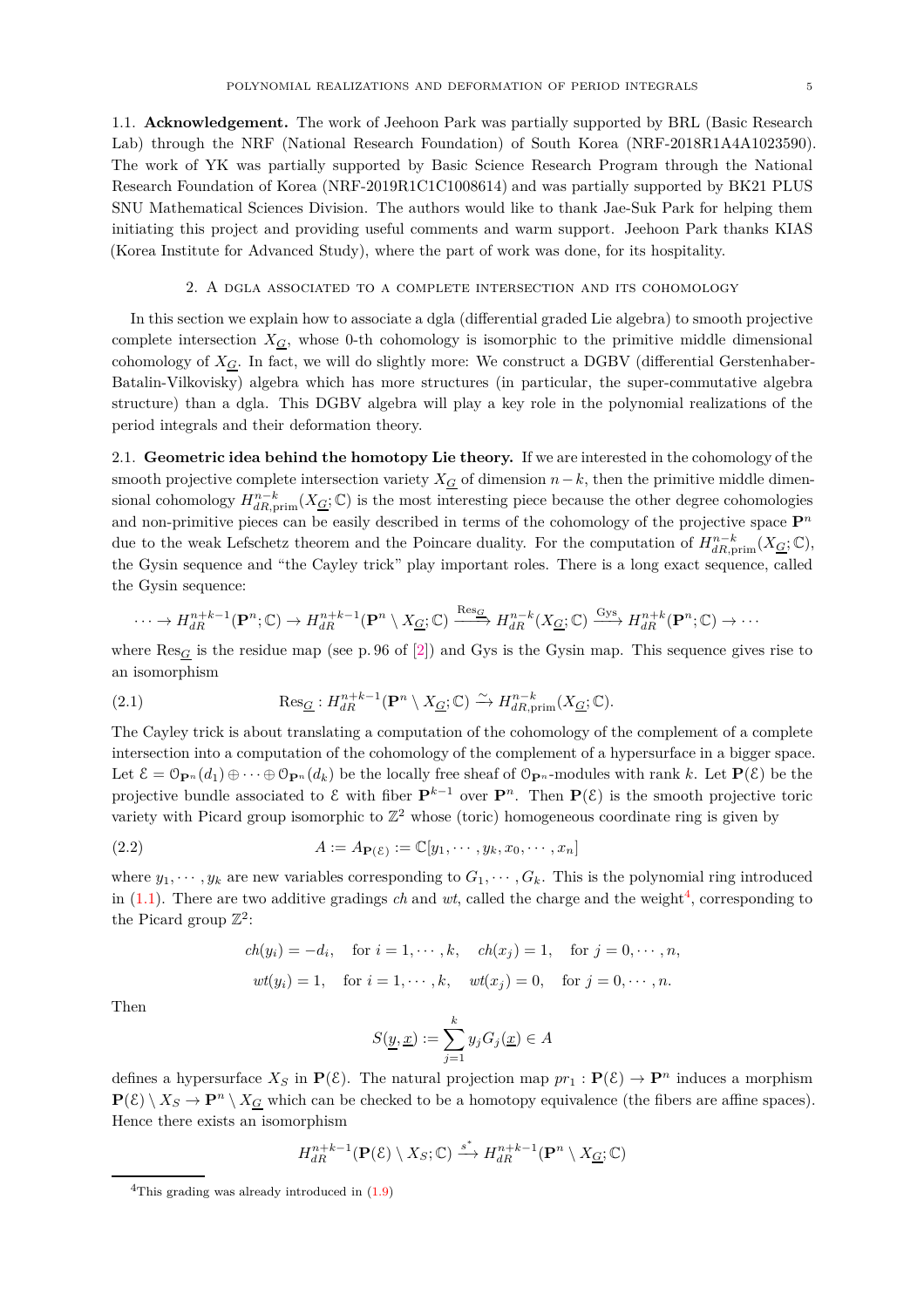where *s* is a section to  $pr_1$ . The cohomology group  $H_{dR}^{n+k-1}(\mathbf{P}(\mathcal{E}) \setminus X_S; \mathbb{C})$  of a hypersurface complement in  $P(\mathcal{E})$  can be described explicitly in terms of the de-Rham cohomology of  $P(\mathcal{E})$  with poles along  $X_S$ . Based on this, one can further show that there is an isomorphism  $\bar{\varphi}_S$ 

(2.3) 
$$
\bar{\varphi}_S : A / \mathcal{K}_{\underline{G}} \xrightarrow{\sim} H_{dR}^{n+k-1}(\mathbf{P}(\mathcal{E}) \setminus X_S; \mathbb{C})
$$

where we recall that  $\mathcal{K}_{\underline{G}}$  (see [\(1.4\)](#page-1-5)) is the sum of the images of the endomorphisms  $\frac{\partial}{\partial y_i} + \frac{\partial S}{\partial y_i}, \frac{\partial}{\partial x_j} + \frac{\partial S}{\partial x_j}$  of  $A(i = 1, \dots, k, j = 0, \dots, n)$ . The linear isomorphism  $\bar{J}_G : A/\mathfrak{X}_G \to H^{n-k}_{dR, \text{prim}}(X; \mathbb{C})$  in the introduction is defined by the following sequence of above isomorphisms:

<span id="page-5-1"></span>(2.4) 
$$
\bar{J}_{\underline{G}}: A/\mathfrak{X}_{\underline{G}} \xrightarrow{\bar{\varphi}_S} H^{n+k-1}_{dR}(\mathbf{P}(\mathcal{E}) \setminus X_S; \mathbb{C}) \xrightarrow{s^*} H^{n+k-1}_{dR}(\mathbf{P}^n \setminus X_{\underline{G}}; \mathbb{C}) \xrightarrow{\text{Res}_{\underline{G}}} H^{n-k}_{dR, \text{prim}}(X_{\underline{G}}; \mathbb{C}).
$$

The concrete description of the first map  $\bar{\varphi}_S$  in [\(2.4\)](#page-5-1) is crucial for our deformation theory; we refer to subsection [3.2](#page-8-0) for its concrete description.

**Remark 2.1.** A more familiar explicit description of the primitive cohomology  $H_{dR,prim}^{n-k}(X_{\underline{G}};\mathbb{C})$  is in terms of the Jacobian ideal of *S*. [5](#page-5-2) We refer to [\[2,](#page-18-7) Theorem 1] or [\[6\]](#page-18-4) and see also [\[3\]](#page-18-2) for the pioneering work of Griffiths in the case  $k = 1$ , the smooth projective hypersurface case; in our notations, there exists an isomorphism  $\Phi$ 

$$
\bar{\Phi}:A_{c\underline{\mathbf{G}}}/Jac(S)\cap A_{c\underline{\mathbf{G}}}\xrightarrow{\sim} H^{n-k}_{dR,\mathrm{prim}}(X_{\underline{\mathbf{G}}};\mathbb{C})
$$

where sub-index  $c_G$  means the submodule in which the charge is

$$
c_{\underline{G}} := \sum_{i=1}^{k} d_i - (n+1).
$$

<span id="page-5-5"></span>**Remark 2.2.** One could try to use a lift  $\Phi: A_{c\underline{G}} \to H^{n-k}_{dR,\text{prim}}(X_{\underline{G}};\mathbb{C})$  of  $\bar{\Phi}$  to obtain a polynomial realization of  $\int_{\gamma}$  in [\(1.5\)](#page-1-6). But that is not a good choice for several reasons:

(1) The map  $J_G$  can be given in the level of cochain complexes (see subsection [3.2\)](#page-8-0) but the map  $\Phi$ can not be given in the level of cochain complexes. $6$ 

(2)  $A_{c_G}$  does not have commutative algebra structure unless  $c_G = 0$  (Calabi-Yau case) induced from polynomial multiplication of  $A = \mathbb{C}[q]$ . The algebra structure of *A* plays a crucial role in Theorem [1.1](#page-1-0) and [1.2.](#page-2-0)

(3) The kernel  $\mathcal{K}_G$  of  $J_{\underline{G}}$  enables us to understand  $\int_{\gamma}$  as a BV integral<sup>[7](#page-5-4)</sup>, i.e. the polynomial realization  $(1.6)$  lifts to a morphism from the DGBV algebra  $\mathbf{B}V_G$  (see subsection [2.3\)](#page-6-0).

<span id="page-5-0"></span>2.2. **Lie algebra representation attached to projective smooth complete intersections.** The C-vector space  $A/\mathcal{K}_G$  in [\(2.4\)](#page-5-1) leads us to consider the following Lie algebra representation. Let  $q_1$  $y_1, \dots, y_k = y_k$  and  $q_{k+1} = x_0, \dots, q_{n+k+1} = x_n$ . Let  $\mathfrak{g}_\mathbb{C}$  be an abelian Lie algebra over  $\mathbb{C}$  of dimension  $n + k + 1$ . Let  $u_1, u_2, \dots, u_{n+k+1}$  be a C-basis of  $\mathfrak{g}_\mathbb{C}$ . We associate a Lie algebra representation  $\rho$  on *A* of  $\mathfrak{g}_{\mathbb{C}}$  as follows:

$$
\rho(u_i) := \frac{\partial}{\partial q_i} + \frac{\partial S(q)}{\partial q_i}, \text{ for } i = 1, 2, \cdots, n+k+1.
$$

We extend this C-linearly to get a Lie algebra representation  $\rho : \mathfrak{g}_{\mathbb{C}} \to \mathrm{End}_{\mathbb{C}}(A)$ . Then the 0-th Lie algebra homology is isomorphic to  $A/\mathcal{K}_{\underline{G}}$ . Also, the  $(n+k+1)$ -th Lie algebra cohomology is isomorphic to  $A/\mathcal{K}_{G}$ . In fact, the Chevalley-Eilenberg cohomology complex is the twisted de-Rham complex  $(\Omega_{\mathbb{A}^{n+k-1}}^{\bullet}, d+dS)$  of the affine space A *n*+*k*−1 . On the other hand, one can consider the Chevalley-Eilenberg homology complex.

<span id="page-5-2"></span> ${}^{5}\text{The Jacobian ideal } Jac(S)$  is given by the sum of the images of the endomorphisms  $\frac{\partial S}{\partial y_i}, \frac{\partial S}{\partial x_j}$  of A  $(i = 1, \dots, k, j = k$  $(0, \cdots, n)$ .

<sup>6</sup>One can directly show that there is a non-canonical isomorphism between  $A_{c_G}/Jac(S) \cap A_{c_G}$  and  $A/\mathfrak{K}_{G}$ , i.e. their dimensions are the same. But this isomorphism is not induced from a linear map between *A* and *Ac<sup>G</sup>* .

<span id="page-5-4"></span><span id="page-5-3"></span><sup>7</sup>A BV (Batalin-Vilkovisky) integral is one of natural frameworks to study the Feynman path integral in physics.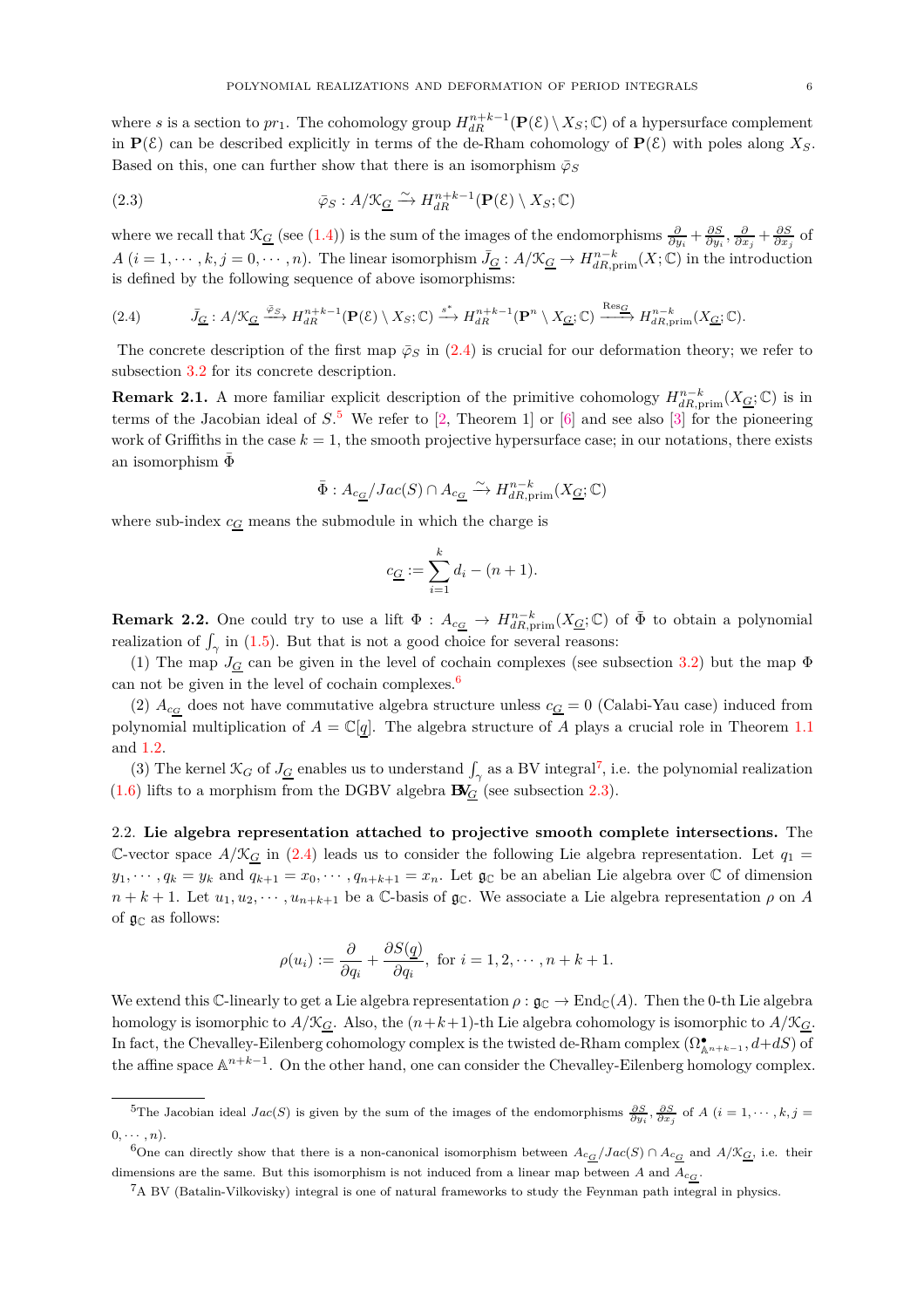More precisely, we use the cochain complex  $(A_{\rho}^{\bullet}, K_{\rho})$ , which we call *the dual Chevalley-Eilenberg complex*, such that  $H^i(A_{\rho}^{\bullet}, K_{\rho}) \simeq H_{-i}(\mathfrak{g}_{\mathbb{C}}, A)$  for  $i \in \mathbb{Z}$ :

$$
\mathcal{A}^{\bullet} = \mathcal{A}^{\bullet}_{\rho} = A[\eta_1, \eta_2, \cdots, \eta_N] = \mathbb{C}[q][\eta_1, \eta_2 \cdots, \eta_N],
$$
  

$$
K_{\underline{G}} = K_{\rho} = \sum_{i=1}^{N} \left( \frac{\partial S(q)}{\partial q_i} + \frac{\partial}{\partial q_i} \right) \frac{\partial}{\partial \eta_i} : \mathcal{A}_{\rho} \to \mathcal{A}_{\rho}.
$$

We have

$$
0 \longrightarrow {\mathcal{A}}_{\rho}^{-(n+k+1)} \xrightarrow{K_{\rho}} {\mathcal{A}}_{\rho}^{-(n+k)} \xrightarrow{K_{\rho}} \cdots \xrightarrow{K_{\rho}} {\mathcal{A}}_{\rho}^{-1} \xrightarrow{K_{\rho}} {\mathcal{A}}_{\rho}^{0} = A \longrightarrow 0
$$

where

$$
\mathcal{A}_{\rho}^{-s} = \bigoplus_{1 \leq i_1 < \dots < i_s \leq n+k+1} A \cdot \eta_{i_1} \cdots \eta_{i_s}, \quad 0 \leq s \leq n+k+1.
$$

Since one easily sees that  $H^{n+k-1-s}(\Omega_{\mathbb{A}^{n+k-1}}^{\bullet}, d+dS) \xrightarrow{\sim} H^s(\mathcal{A}_{\rho}^{\bullet}, K_{\rho})$  for  $s \in \mathbb{Z}$  (using the fact that  $\mathfrak{g}_{\mathbb{C}}$  is abelian), i.e. their differential module structures are isomorphic, either complexes can be used to study the primitive middle-dimensional cohomology of *X*. The twisted de-Rham complex, sometimes called the algebraic Dwork complex, seems to be used more often in the literature (for example, [\[2\]](#page-18-7)). But note that *the multiplication structure* (the Z-graded commutative wedge product structure) on  $(\Omega_{\mathbb{A}^{n+k-1}}^{\bullet}, d + dS)$ is different from the one (the Z-graded commutative algebra structure with the rule  $\eta_i \eta_j = -\eta_j \eta_i$ ) on  $(A, K_G) = (A_\rho, K_\rho)$ . We observe that the product structure on  $(A, K_G)$  induces a *homotopy Lie structure* and a DGBV structure on  $(A, K_G)$  (by measuring the failure of  $K_G$  being a derivation of the product successively), which governs a deformation theory of cochain complexes and maps. This type of algebraic structures was studied systematically in [\[8\]](#page-18-6) under the name"the descendant functor" by the second-named author with his collaborator.

We also consider the following differentials on  $A = A_G$ :

$$
Q_{\underline{G}} := \sum_{i=1}^{N} \frac{\partial S(\underline{q})}{\partial q_i} \frac{\partial}{\partial \eta_i} : A_{\underline{G}} \to A_{\underline{G}},
$$
  

$$
\Delta := K_{\underline{G}} - Q_{\underline{G}} = \sum_{i=1}^{N} \frac{\partial}{\partial q_i} \frac{\partial}{\partial \eta_i} : A_{\underline{G}} \to A_{\underline{G}}.
$$

Both  $Q_{\underline{G}}$  and *K* also have degree 1 and  $\Delta^2 = Q_{\underline{G}}^2 = 0$ . Therefore we have

$$
\Delta Q_{\underline{G}} + Q_{\underline{G}} \Delta = 0.
$$

Note that

$$
Jac(S) = Q_{\underline{G}}(\mathcal{A}^{-1})
$$
 and  $\mathcal{K}_{\underline{G}} = K_{\underline{G}}(\mathcal{A}^{-1}).$ 

<span id="page-6-0"></span>2.3. **A DGBV algebra.** We briefly recall definitions of G-algebras, BV-algebras, GBV-algebras, and DGBV-algebras.

**Definition 2.3.** Let *k* be a field. Let  $(\mathcal{C}, \cdot)$  be a unital Z-graded super-commutative and associative *k*-algebra. Let  $[\bullet, \bullet] : \mathbb{C} \otimes \mathbb{C} \to \mathbb{C}$  be a bilinear map of degree 1.

(a)  $(\mathcal{C}, \cdot, [\cdot, \cdot])$  is called a G-algebra (Gerstenhaber algebra) over *k* if

$$
[a, b] = (-1)^{|a||b|}[b, a],
$$
  
\n
$$
[a, [b, c] = (-1)^{|a|+1}[[a, b], c] + (-1)^{(|a|+1)(|b|+1)}[b, [a, c]],
$$
  
\n
$$
[a, b \cdot c] = [a, b] \cdot c + (-1)^{(|a|+1) \cdot |b|}b \cdot [a, c],
$$

for any homogeneous elements  $a, b, c \in \mathcal{C}$ .

(b)  $(C, \cdot, L, \ell_2^L)$  is called a GBV(Gerstenhaber-Batalin-Vilkovisky)-algebra<sup>[8](#page-6-1)</sup> over *k* where

<span id="page-6-2"></span>(2.5) 
$$
\ell_2^L(a,b) := L(a \cdot b) - L(a) \cdot b - (-1)^{|a|} a \cdot L(b), \quad a, b \in \mathcal{C},
$$

<span id="page-6-1"></span> $^8(\mathcal{C}, \cdot, L)$  is called a BV algebra, if  $(\mathcal{C}, \cdot, L, \ell_2^L)$  is a GBV algebra.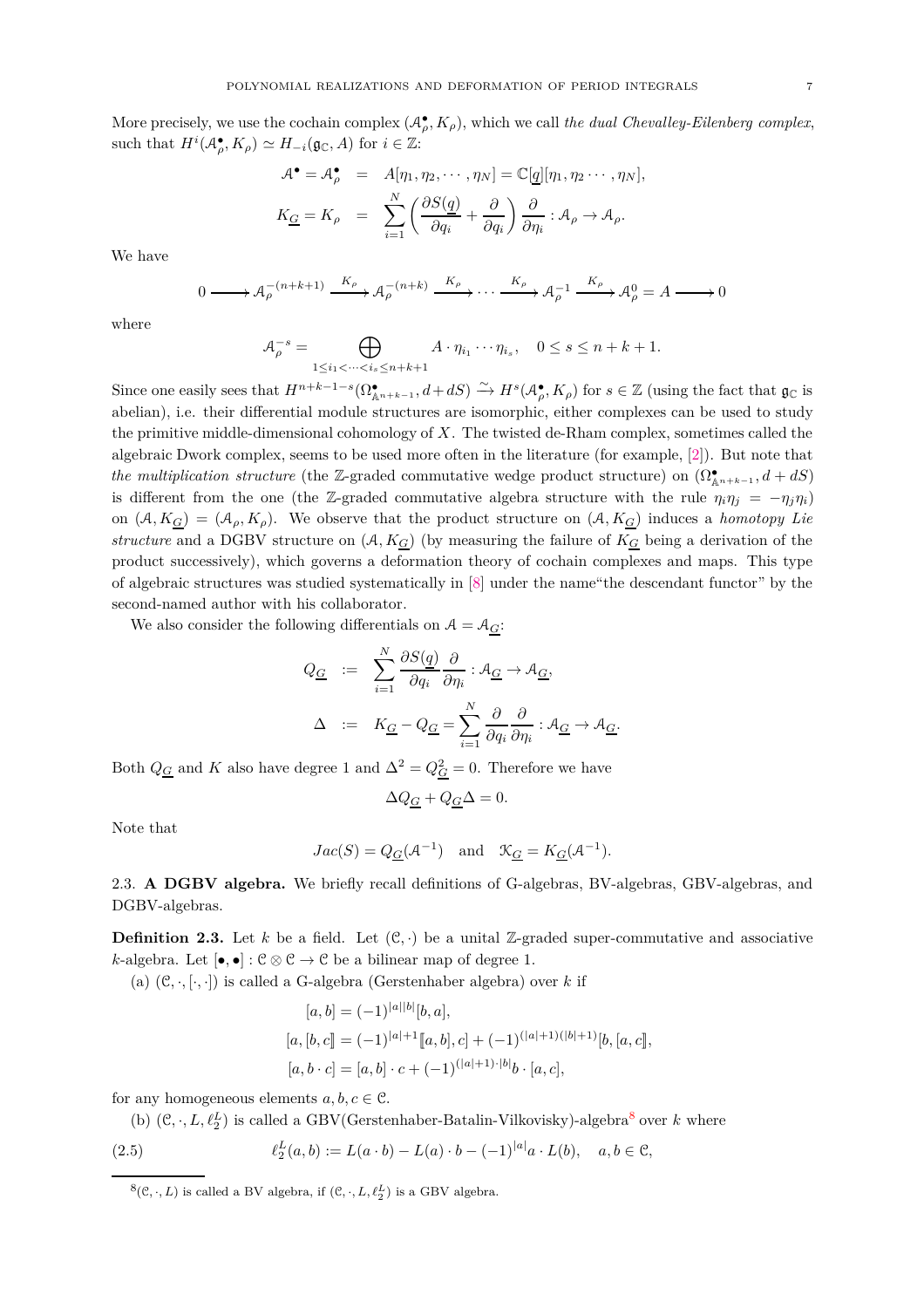if  $(C, L, \ell_2^L)$  is a shifted<sup>[9](#page-7-3)</sup> dgla (differential graded Lie algebra) and  $(C, \cdot, \ell_2^L)$  is a G-algebra.

(c)  $(\mathcal{C}, \cdot, L, \ell_2^L, P)$ , where  $P : \mathcal{C} \to \mathcal{C}$  is a linear map of degree 1, is called a DGBV(differential Gerstenhaber-Batalin-Vilkovisky) algebra if  $(C, \cdot, L, \ell_2^L(\cdot, \cdot))$  is a GBV algebra and  $(C, \cdot, P)$  is a CDGA(commutative differential graded algebra), i.e.

<span id="page-7-4"></span>
$$
P^2 = 0, \quad P(a \cdot b) = P(a) \cdot b + (-1)^{|a|} a \cdot P(b), \quad a, b \in \mathcal{C},
$$

such that  $(L + P)^2 = 0$ .

The DGBV algebra plays an important role to state the (closed string) mirror symmetry conjecture: for example, see [\[1\]](#page-18-8) for its precise statement and a complex analytic construction of *B*-side DGBV algebra attached to a compact Calabi-Yau complex manifold. Also, see [\[5\]](#page-18-9) for a relationship between our DGBV algebra of Proposition [2.5](#page-7-2) and the Barannikov-Kontsevich DGBV algebra in [\[1\]](#page-18-8).

Using the weight, we consider the increasing filtration  $F_{wt}^{\bullet}\mathcal{A}$  defined by

(2.6) 
$$
F_{wt}^j \mathcal{A} = \bigoplus_{0 \le w \le j} \mathcal{A}_{(w)}
$$

where  $A_{(w)}$  is the C-subspace of A generated by the monomials of weight *w*.

**Proposition 2.4.** *The weight filtration induces a filtered cochain complex*  $(F_{wt}^{\bullet}A, K_{\underline{G}})$ *.* 

*Proof.* Note that  $K_G = Q_G + \Delta$ . Since  $Q_G$  preserves *wt* and  $\Delta$  decreases *wt* by 1, the result follows.  $\Box$ 

<span id="page-7-2"></span>**Proposition 2.5.** *The quadruple*  $\mathbf{B}V_G := (\mathcal{A}, \cdot, Q_G, K_G, \ell_2^{K_G})$  associated to X is a finitely generated *DGBV algebra over* C *with the following properties:*

(a) We have a decomposition  $A = \bigoplus_{-(n+k+1) \le m \le 0} A^m$  and there is a canonical isomorphism

$$
J=J_{\underline{G}}:H_{K_{\underline{G}}}^{0}(\mathcal{A})\stackrel{\sim}{\rightarrow}H_{dR,\mathrm{prim}}^{n-k}(X_{\underline{G}};\mathbb{C})
$$

*where*  $H_{K_G}^0(\mathcal{A}) = \mathcal{A}^0 / K_{\underline{G}}(\mathcal{A}^{-1})$  *is the* 0*-th cohomology module.* 

*(b) The increasing weight filtration on* (A*, KG*) *in* [\(2.6\)](#page-7-4) *goes to the increasing Hodge filtration on*  $H^{n-k}_{dR,\text{prim}}(X_{\underline{G}};\mathbb{C})$  *under*  $J_{\underline{G}}$ *.* 

*Proof.* The fact that the quadruple  $\mathbf{B}V_{\underline{G}} := (\mathcal{A}, \cdot, Q_{\underline{G}}, K_{\underline{G}}, \ell_2^{K_{\underline{G}}})$  is a DGBV algebra can be deduced from straightforward (but lengthy) computations. In fact, one can check that the dual Chevalley-Eilenberg complex attached to a representation of any abelian Lie algebra consisting of differential operators of order  $\leq$  1 becomes a DGBV algebra for fairly general reasons: we refer to sections 2.2 and 2.3, [\[8\]](#page-18-6) for details.[10](#page-7-5)

*(a)* follows from the isomorphism [\(2.4\)](#page-5-1) by noting that

$$
\mathcal{A}^0 = A, \quad K_{\mathcal{G}}(\mathcal{A}^{-1}) = \mathcal{K}_{\mathcal{G}}.
$$

<span id="page-7-0"></span>(b) is a reinterpretation of [\[2,](#page-18-7) Theorem 1].

## 3. Deformation formula for the period integrals of *X*

## <span id="page-7-1"></span>3.1. **Polynomial realizations of the period integrals.**

<span id="page-7-7"></span>**Definition 3.1.** (the polynomial realization of  $C_{\gamma}^{\underline{G}}$  given in [\(1.5\)](#page-1-6)) For any  $[\gamma] \in H_{n-k}(X_{\underline{G}}(\mathbb{C}), \mathbb{Z})$ , we define a C-linear map  $C_{\gamma}^G : A \to \mathbb{C}$  by

$$
\mathcal{C}^{\underline{G}}_{\gamma}(f):=\left\{\begin{array}{cl} \int_{\gamma}J_{\underline{G}}(f) & \text{if } f\in \mathcal{A}^0=A, \\ \\ 0 & \text{if otherwise.} \end{array}\right.
$$

where  $J = J_G$  is given in [\(2.4\)](#page-5-1).

<span id="page-7-6"></span>**Proposition 3.2.** The polynomial realization map  $\mathfrak{C}_{\gamma}^{\underline{G}}$  is a cochain map from  $(A, K_{\underline{G}})$  to  $(\mathbb{C}, 0)$ .

<sup>&</sup>lt;sup>9</sup>In the usual definition of dgla, the differential *L* has degree 1 and the Lie bracket  $\ell_2^L$  has degree 0. In our case, both *L* and  $\ell_2^L$  have degree 1.

<span id="page-7-5"></span><span id="page-7-3"></span> $^{10}\mathrm{This}$  fact is intimately related to the BV-BRST formalism in the math-physics literature.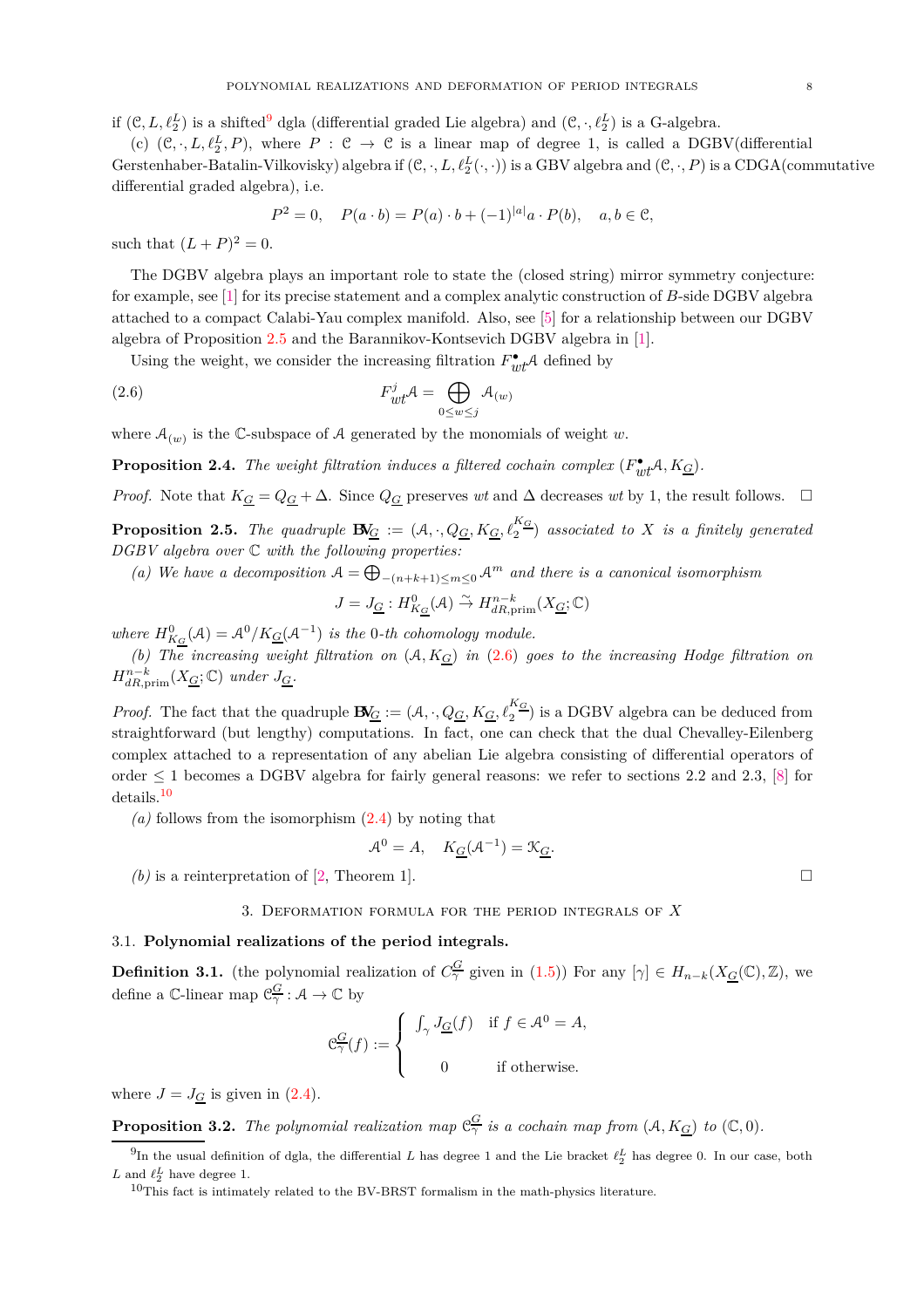*Proof.* Since  $J_G \circ K_G = 0$  by the construction, it follows that  $\mathcal{C}^G_\gamma \circ K_G = 0$ .

Note that  $A = A[\eta]$ , where  $\eta_{\mu}\eta_{\nu} = -\eta_{\nu}\eta_{\mu}$ , and define  $ch(\eta_{\mu})$  and  $wt(\eta_{\mu})$  by

$$
ch(q_{\mu}) + ch(\eta_{\mu}) = 0, \quad wt(q_{\mu}) + wt(\eta_{\mu}) = 1.
$$

We have a decomposition

$$
\mathcal{A} = \bigoplus_{-N \leq j \leq 0} \bigoplus_{\lambda \in \mathbb{Z}} \bigoplus_{w \geq 0} \mathcal{A}^j_{\lambda,(w)},
$$

where  $u \in \mathcal{A}^j_\lambda$ *λ,*(*w*) if and only if *ch*(*u*) = *λ*, *wt*(*u*) = *w* and the cohomological grading of *u* is *j*. For example,  $S(\underline{q}) \in \mathcal{A}_{0,(1)}^0$  (the Dwork potential  $S(\underline{q})$  was defined in [1.2\)](#page-1-8). Since  $K_{\underline{G}}$  preserves the charge grading, we have a cochain subcomplex  $(A_\lambda, K_\underline{G})$  for each charge  $\lambda \in \mathbb{Z}$ . It follows that the cohomology  $H = H(A, K_G)$  of the cochain complex  $(A, K_G)$  also has a charge decomposition

$$
H = \oplus_{\lambda \in \mathbb{Z}} H_{\lambda}, \qquad H_{\lambda} := H(\mathcal{A}_{\lambda}, K_{\underline{G}}).
$$

<span id="page-8-1"></span>**Proposition 3.3.** *The cohomology*  $H = H(A, K_{\underline{G}})$  *is concentrated in charge*  $c_{\underline{G}}$ *, i.e.*  $H = H_{c_{\underline{G}}}$ *.* 

*Proof.* Associated with the vector field 
$$
E_{ch} := \sum_{\mu=1}^{N} ch(q_{\mu})q_{\mu} \frac{\partial}{\partial q_{\mu}} + \sum_{\mu=1}^{N} ch(\eta_{\mu})\eta_{\mu} \frac{\partial}{\partial \eta_{\mu}}
$$
 we define\n
$$
R := \sum_{\mu} ch(q_{\mu})q_{\mu}\eta_{\mu} \in \mathcal{A}_{0}^{-1}.
$$

Note that, for any  $f \in \mathcal{A}$ ,

$$
\delta_R f := \ell_2^{K_G}(R, f) = \sum_{\mu} ch(q_{\mu}) \left( q_{\mu} \frac{\partial}{\partial q_{\mu}} - \eta_{\mu} \frac{\partial}{\partial \eta_{\mu}} \right) f
$$

Hence for any  $f \in A_\lambda$  we have  $\delta_R f = \lambda f$ . Note also that  $Q_G(R) = 0$ , while

$$
K_{\underline{G}}(R) = -c_{\underline{G}},
$$
  $c_{\underline{G}} = \sum_{\ell=1}^{k} d_{\ell} - n - 1$  = the background charge.

From the computation

$$
K_{\underline{G}}(f \cdot R) = \ell_2^{K_{\underline{G}}}(R, f) + K_{\underline{G}}(R) \cdot f + K_{\underline{G}}(f) \cdot R
$$
  
=  $\delta_R f - c_{\underline{G}} f + K_{\underline{G}}(f) \cdot R$   
=  $(\lambda - c_{\underline{G}}) f + K_{\underline{G}}(f) \cdot R$  (if  $f \in A_{\lambda}$ )

we see that any  $f \in A_\lambda \cap \text{Ker } K_G$  belongs to Im  $K_G$  unless  $\lambda = c_G$ , since  $(\lambda - c_G)f = K_G(f \cdot R)$ .

This proposition and Proposition [3.2](#page-7-6) imply the following corollary.

**Corollary 3.4.** The polynomial realization  $\mathcal{C}_{\gamma}^{\mathcal{G}}(f)$  is zero unless  $f \in \mathcal{A}_{c_{\mathcal{G}}}^{0} = A_{c_{\mathcal{G}}}$ .

<span id="page-8-0"></span>3.2. **An explicit description of the map** *J* **and proof of Theorem [1.1.](#page-1-0)** Here we give an explicit description of the map  $J = J_{\underline{G}}$  in [\(1.3\)](#page-1-9) and prove Theorem [1.1.](#page-1-0) In order to prove Theorem [1.1,](#page-1-0) we will need explicit descriptions of the maps  $\bar{\varphi}_S$  and  $s^*$  in [\(2.4\)](#page-5-1).

We will achieve this by using the algebraic (twisted) de Rham complexes and Dimca's result in [\[2\]](#page-18-7). For any commutative Q-algebra *C*, let us consider the de Rham complex  $(\Omega_C^{\bullet}, d)$  and the twisted de Rham complex  $(\Omega_C^{\bullet}, d + dS \wedge)$  for any element  $S \in C$ . We also define the charge and the weight on the de Rham complex by

$$
\begin{cases} ch(q_i) = ch(dq_i), & i = 1, 2, ..., N \\ wt(q_i) = wt(dq_i). & i = 1, 2, ..., N \end{cases}
$$

which provides us the weight and the charge decomposition of  $\Omega$  such that

$$
\Omega = \bigoplus_{-N \leq j \leq 0} \bigoplus_{\lambda \in \mathbb{Z}} \bigoplus_{w \geq 0} \Omega^j_{\lambda,(w)}.
$$

**Definition 3.5.** We define a sequence of maps as follows (here  $N = n + k + 1$ ):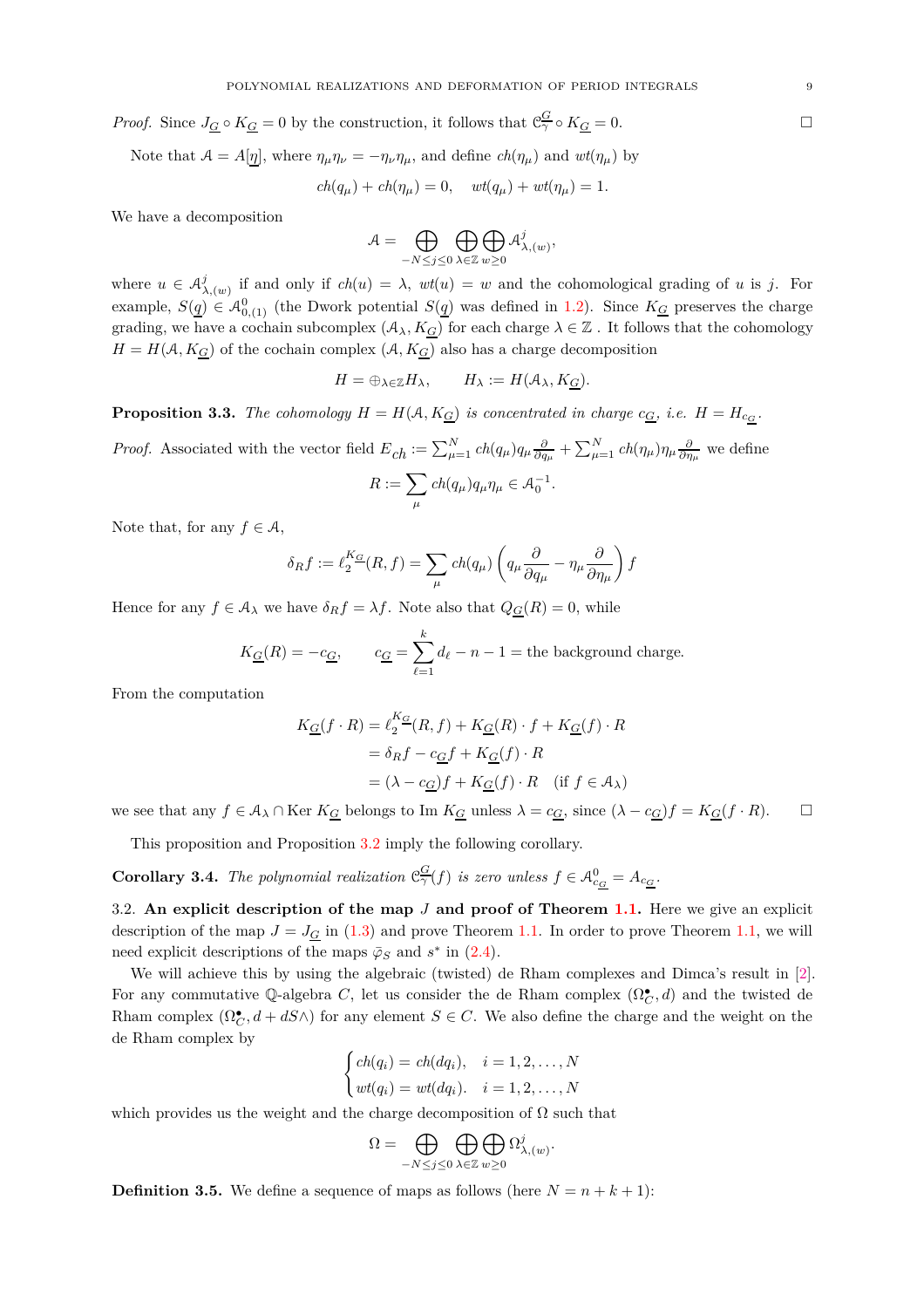(i) Let  $\mu: (\bigoplus_{r=-N+1}^{0} \mathcal{A}_{c_{\underline{G}}}^{r}, Q_{\underline{G}} + \Delta) \rightarrow (\bigoplus_{r=1}^{N} (\Omega_{A}^{r})_{0} [-N], dS + d \right)$  be the cochain map defined by  $\mu(\underline{q}^{\underline{u}}\eta_{i_1}\cdots\eta_{i_\ell})=(-1)^{i_1+\cdots+i_\ell+\ell+1}\underline{q}^{\underline{u}}dq_1\cdots\widehat{dq_{i_1}}\cdots\widehat{dq_{i_\ell}}\cdots dq_N$ 

where 
$$
\underline{q}^{\underline{u}} = q_1^{u_1} \cdots q_N^{u_N}
$$
.  
\n(ii) Let  $\rho : (\bigoplus_{r=1}^N (\Omega_{A}^r)_0, dS + d) \to (\bigoplus_{r=1}^N (\Omega_{A[S^{-1}]}^r)_{0,(0)}, d)$  be the cochain map defined by  
\n
$$
\rho(\underline{x}^{\underline{u}}\underline{y}^{\underline{v}}d\underline{x}_{\underline{\alpha}} \wedge d\underline{y}_{\underline{\beta}}) = (-1)^{|\underline{v}| + |\underline{\beta}| - 1} (|\underline{v}| + |\underline{\beta}| - 1)! \frac{\underline{x}^{\underline{u}}\underline{y}^{\underline{v}}}{|S^{|\underline{v}|}} d\underline{x}_{\underline{\alpha}} \wedge \frac{d\underline{y}_{\underline{\beta}}}{|S^{|\underline{\beta}|}},
$$
\nwhere  $x^{\underline{u}} = x^{\underline{u}_0} \wedge \cdots x^{\underline{u}_n} \wedge x^{\underline{v}} = x^{\underline{v}_1} \cdots x^{\underline{v}_k} \wedge dx = dx \wedge \cdots \wedge dx$ , and  $du = du \wedge \cdots \wedge du$ .

where  $\underline{x}^{\underline{u}} = x_0^{u_0} \cdots x_n^{u_n}$ ,  $\underline{y}^{\underline{v}} = y_1^{v_1} \cdots y_k^{v_k}$ ,  $d\underline{x}_{\underline{\alpha}} = dx_{\alpha_1} \wedge \cdots \wedge dx_{\alpha_i}$ , and  $d\underline{y}_{\beta} = dy_{\beta_1} \wedge \cdots \wedge dy_{\beta_j}$ with  $|\underline{v}| = v_1 + \cdots + v_k$  and  $|\beta| = j$ .

(iii) Let  $\theta_{ch}$  be the contraction operator with the vector field  $\sum_{i=1}^{N} ch(q_i)q_i\frac{\partial}{\partial q_i}$ , and  $\theta_{wt}$  be the contraction operator with the vector field  $\sum_{i=1}^{N} wt(q_i)q_i \frac{\partial}{\partial q_i}$ .

**Definition 3.6.** Define  $\varphi_S$  to be the composition of the following maps:

$$
\mathcal{A}_{c_{\underline{G}}}^{0} \xrightarrow{\mu} (\Omega_{A}^{N})_{0} \xrightarrow{\rho} (\Omega_{A[S^{-1}]}^{N})_{0,(0)} \xrightarrow{\theta_{wt} \circ \theta_{ch}} \Omega_{B}^{N-2} \xrightarrow{\text{quotient}} \Omega_{B}^{N-2}/d(\Omega_{B}^{N-3}) = H_{\text{dR}}^{N-2}(\mathbf{P}(\mathcal{E}) \setminus X_{S}; \mathbb{C})
$$

where  $B := \mathbb{C}[q, S^{-1}]_{0,(0)}$  and  $\mathbf{P}(\mathcal{E}) \setminus X_S$  is a smooth affine variety whose coordinate ring is given by *B*. Then we extend the domain of  $\varphi_S$  to  $A = A^0$  by setting  $\varphi_S(u) = 0$  for  $ch(u) \neq c_G$ .

From the explicit description of  $\varphi_S$  and Proposition [3.3,](#page-8-1) the following proposition follows.

# <span id="page-9-0"></span>**Proposition 3.7.** The kernel of  $\varphi_S : A^0 \to H_{\text{dR}}^{n+k-1}(\mathbf{P}(\mathcal{E}) \setminus X_S; \mathbb{C})$  *is*  $\mathcal{K}_{\underline{G}} = K_{\underline{G}}(A^{-1}) = (Q_{\underline{G}} + \Delta)(A^{-1})$ *.*

By this proposition [3.7,](#page-9-0)  $\varphi_S$  induces a map  $\bar{\varphi}_S : \mathcal{A}^0/\mathcal{K}_{\underline{G}} \xrightarrow{\sim} H_{\text{dR}}^{n+k-1}(\mathbf{P}(\mathcal{E}) \setminus X_S; \mathbb{C})$ , which we define to be the first map in [\(2.4\)](#page-5-1).

For an explicit description of a section  $s$  of the second map  $s^*$  in  $(2.4)$ , we review the toric quotient construction of the projective bundle  $\mathbf{P}(\mathcal{E})$ . Let  $G = \mathbb{C}^* \times \mathbb{C}^*$ . Let  $U_G = (\mathbb{C}^{n+1} \setminus \{0\}) \times (\mathbb{C}^k \setminus \{0\}),$ consider the following *G*-action on *UG*:

$$
(u,v)(\underline{x},\underline{y})=(ux_0,\cdots,ux_n,u^{-d_1}vy_1,\cdots,u^{-d_k}vy_k).
$$

The hypersurface  $X_S$  in  $U_G$  is *G*-invariant. The lemma 17, [\[2\]](#page-18-7), says that the geometric quotient  $U_G/G$ is naturally identified to the projective bundle  $\mathbf{P}(\mathcal{E})$ . Let  $d = lcm(d_1, \dots, d_k)$  and define the positive integers  $e_i = d/d_i$ . According to page 98, [\[2\]](#page-18-7), one has a well-defined section

<span id="page-9-1"></span>
$$
s_{\underline{G}}(\underline{x}) = (\underline{x}, G_1^{e_1-1}(\underline{x})\overline{G}_1^{e_1}(\underline{x}), \cdots, G_1^{e_k-1}(\underline{x})\overline{G}_1^{e_k}(\underline{x}))
$$

to the projection map  $pr_1 : \mathbf{P}(\mathcal{E}) \setminus X_S \to \mathbf{P}^n \setminus X_{\underline{G}}$ . In summary, we have

$$
\bar{J}_{\underline{G}} = \text{Res}_{\underline{G}} \circ s_{\underline{G}}^* \circ \bar{\varphi}_S.
$$

**Remark 3.8.** Our idea of proving Theorem [1.1](#page-1-0) is to use the Laplace transform

(3.1) 
$$
\int_0^\infty \cdots \int_0^\infty \frac{y^i u(x) e^{S(q)} dy_1 \cdots dy_k = \frac{(-1)^p i_1! \cdots i_k! u(x)}{G_1^{i_1+1} \cdots G_k^{i_k+1}}.
$$

But the denominator of the RHS of [\(3.1\)](#page-9-1) is not directly related to the denominators of the rational differential forms of neither  $H_{\text{dR}}^{n+k-1}(\mathbf{P}(\mathcal{E}) \setminus X_S; \mathbb{C})$  nor  $H_{\text{dR}}^{n+k-1}(\mathbf{P}^n \setminus X_{\underline{G}}; \mathbb{C})$ . It rather relates to the denominator of the rational differential form of  $H_{dR}^n(\mathbf{P}^n \setminus D;\mathbb{C})$  where D is the divisor defined by  $G_1(\underline{x}) \cdots G_k(\underline{x}) = 0$ . This leads to necessity of finding a different description (Propositions [3.9](#page-10-0) and [3.10\)](#page-10-1) of the map  $s_{\underline{G}}^* \circ \bar{\varphi}_S$  through  $H_{dR}^n(\mathbf{P}^n \setminus D; \mathbb{C})$  and [\[2,](#page-18-7) Proposition 10] turns out to give us the desired answer.

Let

$$
\Omega_{\underline{x}} = \sum_{i=0}^{n} (-1)^{i} x_{i} (dx_{0} \wedge \cdots \wedge \hat{dx}_{i} \wedge \cdots \wedge dx_{n}), \quad \Omega_{\underline{y}} = \sum_{i=1}^{k} (-1)^{i} y_{i} (dy_{1} \wedge \cdots \wedge \hat{dy}_{i} \wedge \cdots \wedge dy_{k}).
$$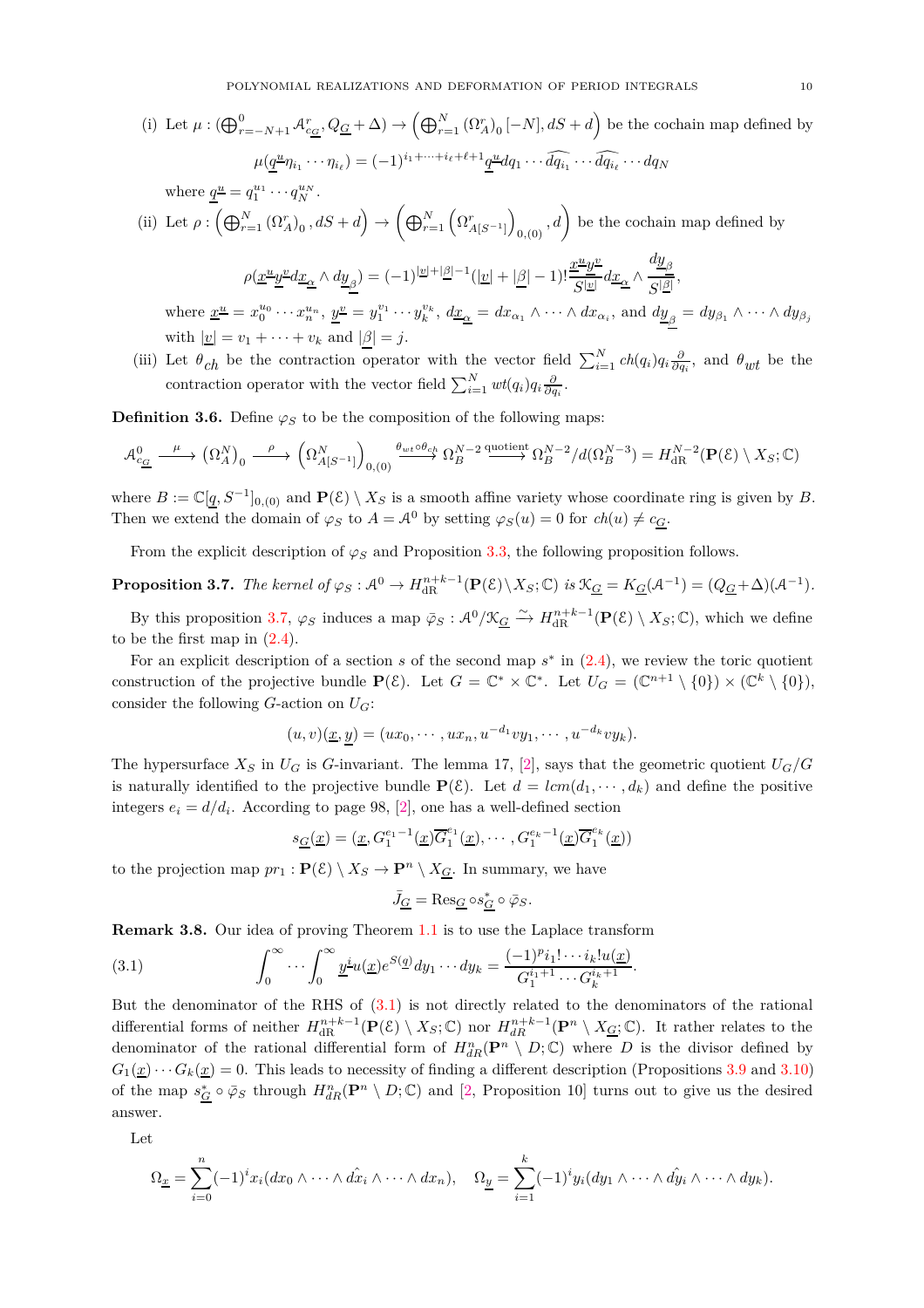For a multi-index  $\underline{i} = (i_1, \dots, i_k)$  with  $|\underline{i}| = i_1 + \dots + i_k$ , define the following rational differential form  $([2, p 93])$  $([2, p 93])$  $([2, p 93])$ 

$$
\beta(S, \underline{y}^{\underline{i}}u(\underline{x})) := (-1)^{|\underline{i}|+1} \frac{i_1! \cdots i_k! \cdot u(\underline{x})}{G_1^{i_1+1}(\underline{x}) \cdots G_k^{i_k+1}(\underline{x})} \Omega_{\underline{x}},
$$

for $\underline{y}^i u(\underline{x}) \in \mathcal{A}_{c_{\underline{G}}}^0$ . Also consider the rational differential form ([\[2,](#page-18-7) p 90])

<span id="page-10-2"></span>
$$
\alpha(S,\underline{y}^{\underline{i}}u(\underline{x})):=(-1)^{n(k-1)+|\underline{i}|}(|\underline{i}|+k-1)!\frac{\underline{y}^{\underline{i}}u(\underline{x})}{S(\underline{q})^{k+|\underline{i}|}}\Omega_{\underline{x}}\Omega_{\underline{y}}
$$

where  $\underline{y}^{\underline{i}} = y_1^{i_1} \cdots y_k^{i_k}$  and  $\underline{y}^{\underline{i}}u(\underline{x}) \in \mathcal{A}_{c_G}^0$ .

<span id="page-10-0"></span>**Proposition 3.9.** *For*  $\underline{y}^{\underline{i}}u(\underline{x}) \in \mathcal{A}_{c_G}^0$ , we have

(3.2) 
$$
\bar{\varphi}_S([\underline{y}^{\underline{i}}u(\underline{x})]) = [\alpha(S, \underline{y}^{\underline{i}}u(\underline{x}))]
$$

*where* [·] *means the cohomology class.*

*Proof.*

$$
\underline{y}^{i}u(\underline{x}) \xrightarrow{\mu} -y^{i}u(x)dy_1 \wedge \cdots \wedge dy_k \wedge dx_0 \wedge \cdots \wedge dx_n
$$
\n
$$
\xrightarrow{\rho} (-1)^{|i|+k}(|i|+k-1)!\frac{\underline{y}^{i}u(\underline{x})}{S^{|i|+k}}dy_1 \wedge \cdots \wedge dy_k \wedge dx_0 \wedge \cdots \wedge dx_n
$$

Now we apply  $\theta_{wt}\theta_{ch}$  to  $dy_1 \wedge \cdots \wedge dy_k \wedge dx_0 \wedge \cdots \wedge dx_n$ :

$$
\theta_{wt}\theta_{ch}(dy_1 \wedge \cdots \wedge dy_k \wedge dx_0 \wedge \cdots \wedge dx_n)
$$
  
=  $-\theta_{ch}\theta_{wt}(dy_1 \wedge \cdots \wedge dy_k \wedge dx_0 \wedge \cdots \wedge dx_n)$   
=  $-\theta_{ch}(\Omega_{\underline{y}} \wedge dx_0 \wedge \cdots \wedge dx_n)$   
=  $-(\theta_{ch}\Omega_{\underline{y}}) \wedge dx_0 \wedge \cdots \wedge dx_n + (-1)^k \Omega_{\underline{y}} \wedge \Omega_{\underline{x}}$   
=  $(-1)^{k+n(k-1)} \Omega_{\underline{x}} \wedge \Omega_{\underline{y}} - (\theta_{ch}\Omega_{\underline{y}}) \wedge dx_0 \wedge \cdots \wedge dx_n$ 

By using the definition of  $\varphi_S$  and  $|\underline{i}| = i_1 + \cdots + i_k$ , we get

$$
\varphi_S(\underline{y}^{\underline{i}}u(\underline{x})) = \left[ (-1)^{|\underline{i}| + n(k-1)} (|\underline{i}| + k - 1)! \frac{y^{\underline{i}}u(\underline{x})}{S^{|\underline{i}| + k}} \Omega_{\underline{x}} \wedge \Omega_{\underline{y}} \right] + \left[ (-1)^{|\underline{i}| + n(k-1)} (|\underline{i}| + k - 1)! \frac{y^{\underline{i}}u(\underline{x})}{S^{|\underline{i}| + k}} (\theta_{ch}\Omega_{\underline{y}}) \wedge dx_0 \wedge \cdots \wedge dx_n \right]
$$

The second term vanishes, since

$$
s_{\underline{G}}^* \left( \left[ \frac{\underline{y}^{\underline{i}} u(\underline{x})}{\overline{S^{|\underline{i}|+k}}} (\theta_{ch} \Omega_{\underline{y}}) \wedge dx_0 \wedge \cdots \wedge dx_n \right] \right) = 0
$$

due to the term  $dx_0 \wedge \cdots \wedge dx_n$ . Here

$$
s_{\underline{G}}^*: H_{dR}^{n+k-1}(\mathbf{P}(\mathcal{E}) \setminus X_S; \mathbb{C}) \xrightarrow{\simeq} H_{dR}^{n+k-1}(\mathbf{P}^n \setminus X_{\underline{G}}; \mathbb{C})
$$

is the isomorphism induced from the section  $s_{\underline{G}}.$  Thus

$$
\bar{\varphi}_S([\underline{y}^{\underline{i}}u(\underline{x})]) = \varphi_S(\underline{y}^{\underline{i}}u(\underline{x})) = \left[ (-1)^{n(k-1)+|\underline{i}|} (|\underline{i}|+k-1)! \frac{y^{\underline{i}}u(\underline{x})}{S^{|\underline{i}|+k}} \Omega_{\underline{x}} \wedge \Omega_{\underline{y}} \right] = [\alpha(S, \underline{y}^{\underline{i}}u(\underline{x}))].
$$

We consider the natural epimorphism which appeared in [\[2,](#page-18-7) Proposition 10],

$$
\delta_{\underline{G}}: H_{dR}^n(\mathbf{P}^n \setminus D; \mathbb{C}) \to H_{dR}^{n+k-1}(\mathbf{P}^n \setminus X_{\underline{G}}; \mathbb{C}).
$$

The following proposition due to Dimca plays a key role in our deformation theory.

<span id="page-10-1"></span>**Proposition 3.10** (the proposition 10, [\[2\]](#page-18-7))**.** *We have the following equality*

$$
\delta_{\underline{G}}([\beta(S, \underline{y}^{\underline{i}} u(\underline{x})]) = s_{\underline{G}}^*([\alpha(S, \underline{y}^{\underline{i}} u(\underline{x})]).
$$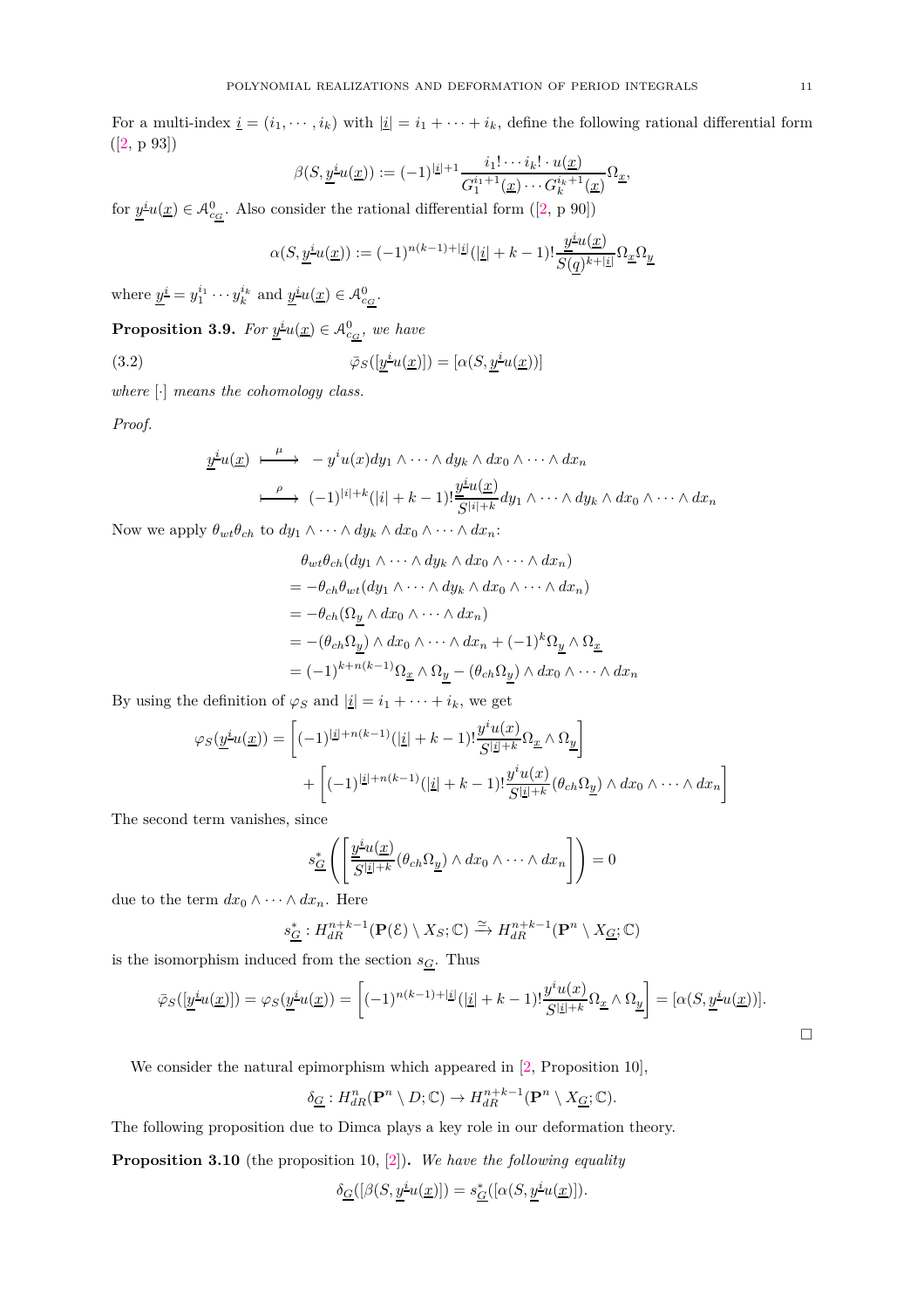**Lemma 3.11.** *The isomorphism*  $\bar{J}_\mathcal{G}: H^0_K(\mathcal{A}) \to H^{n-k}_{dR,\text{prim}}(X,\mathbb{C})$  *is explicitly given as follows:* 

$$
\bar{J}_{\underline{G}}([\underline{y}^{\underline{i}}u(\underline{x})]) = \text{Res}_{\underline{G}}\left(\delta_{\underline{G}}([\beta(S, \underline{y}^{\underline{i}}u(\underline{x})]))\right), \quad \underline{y}^{\underline{i}}u(\underline{x}) \in \mathcal{A}^0_{c_{\underline{G}}},
$$

*where* [·] *means the cohomology class.*

*Proof.* From [\(2.4\)](#page-5-1), the linear map  $J<sub>G</sub>$  is given by the composite of the following sequence of isomorphisms:

$$
\bar{J}_{\underline{G}}: A/\mathfrak{X}_{\underline{G}} \xrightarrow{\bar{\varphi}_S} H^{n+k-1}_{dR}(\mathbf{P}(\mathcal{E}) \setminus X_S; \mathbb{C}) \xrightarrow{\bar{s}_{\underline{G}}^*} H^{n+k-1}_{dR}(\mathbf{P}^n \setminus X_{\underline{G}}; \mathbb{C}) \xrightarrow{\text{Res}_{\underline{G}}} H^{n-k}_{dR, \text{prim}}(X_{\underline{G}}; \mathbb{C}).
$$

This implies that

(3.3) 
$$
\bar{J}_{\underline{G}}([\underline{y}^{\underline{i}}u(\underline{x})]) = \text{Res}_{\underline{G}}\left(s_{\underline{G}}^*([\alpha(S, \underline{y}^{\underline{i}}u(\underline{x}))])\right) \quad \text{(by (3.2))}
$$

$$
= \text{Res}_{\underline{G}}\left(\delta_{\underline{G}}([\beta(S, \underline{y}^{\underline{i}}u(\underline{x}))])\right) \quad \text{(by Proposition 3.10)}.
$$

Recall the set up: Let  $X_{\underline{U}} \subset \mathbf{P}^n$  be a smooth projective complete intersection which is deformed from  $X = X_{\underline{G}}$  by homogeneous polynomials  $\underline{H} = (H_1(\underline{x}), \cdots, H_k(\underline{x})),$  i.e.  $\underline{U} = (U_1(\underline{x}), \cdots, U_k(\underline{x}))$  with  $U_i(\underline{x}) = G_i(\underline{x}) + H_i(\underline{x})$  for each  $i = 1, \dots, k$  are the defining equations for  $X_{\underline{U}}$ .

*Proof.* **Proof of Theorem [1.1](#page-1-0)**: The Laplace transform tells us that

$$
\left(\int_0^\infty \cdots \int_0^\infty \underline{y}^{\underline{i}} u(\underline{x}) e^{S(\underline{q})} dy_1 \cdots dy_k\right) \Omega_{\underline{x}} = \frac{(-1)^p i_1! \cdots i_k! u(\underline{x}) \Omega_{\underline{x}}}{G_1^{i_1+1} \cdots G_k^{i_k+1}} = -\beta(S, \underline{y}^{\underline{i}} u(\underline{x}))),
$$

where  $p = i_1 + \cdots + i_k$ . Thus, for  $\underline{y}^i u(\underline{x}) \in \mathcal{A}_{c_G}^0$ , we have

$$
\mathcal{C}_{\gamma}^{\underline{G}}(\underline{y}^{\underline{i}}u(\underline{x})) = \int_{\gamma} J_{\underline{G}}([\underline{y}^{\underline{i}}u(\underline{x})]) = \int_{\gamma} \text{Res}_{\underline{G}}(\delta_{\underline{G}}(\beta(S, \underline{y}^{\underline{i}}u(\underline{x}))))
$$

by Definition [3.1](#page-7-7) of  $\mathfrak{C}_{\gamma}^G$ . Therefore<sup>[11](#page-11-0)</sup>

$$
\mathcal{C}_{\gamma}^{\underline{G}}(f) = -\int_{\gamma} \operatorname{Res}_{\underline{G}} \circ \delta_{\underline{G}} \left( \int_{0}^{\infty} \cdots \int_{0}^{\infty} f e^{S(\underline{q})} dy_1 \cdots dy_k \Omega_{\underline{x}} \right), \quad f \in \mathcal{A}_{c_{\underline{G}}}^{0} = A_{c_{\underline{G}}}.
$$

Recall that  $S = \sum_{i=1}^{k} y_i G_i(\underline{x})$  and  $\Gamma = \sum_{i=1}^{k} y_i H_i(\underline{x})$ . For  $\underline{y}^{\underline{i}} u(\underline{x}) \in A_{c_{\underline{G}}},$ 

$$
\mathcal{C}_{\gamma}^{\underline{U}}(\underline{y}^{\underline{i}}u(\underline{x})) = \int_{\gamma} \text{Res}_{\underline{U}} \left( \delta_{\underline{U}}(\beta(S + \Gamma, \underline{y}^{\underline{i}}u(\underline{x}))) \right)
$$
  
= 
$$
- \int_{\gamma} \text{Res}_{\underline{U}} \left( \delta_{\underline{U}} \left( \Omega_{\underline{x}} \int_{0}^{\infty} \cdots \int_{0}^{\infty} \underline{y}^{\underline{i}}u(\underline{x}) e^{S + \Gamma} dy_1 \cdots dy_k \right) \right)
$$

Hence

$$
\begin{array}{rcl}\n\mathcal{C}_{\gamma}^{\underline{G}}\left(\underline{y}^{\underline{i}}u(\underline{x})e^{\Gamma}\right) & = & \displaystyle\int_{\gamma}\operatorname{Res}_{\underline{G}}\left(\delta_{\underline{G}}(\beta(S,e^{\Gamma}\cdot\underline{y}^{\underline{i}}u(\underline{x})))\right) \\
& = & -\sum_{m=0}^{\infty}\int_{\gamma}\operatorname{Res}_{\underline{G}}\left(\delta_{\underline{G}}\left(\Omega_{\underline{x}}\int_{0}^{\infty}\cdots\int_{0}^{\infty}\frac{\Gamma^{m}}{m!}\cdot\underline{y}^{\underline{i}}u(\underline{x})e^{S}dy_{1}\cdots dy_{k}\right)\right) \\
\text{s to } \mathcal{C}_{\gamma}^{\underline{U}}(y^{\underline{i}}u(\underline{x})).\n\end{array}
$$

converges to  $\mathcal{C}^{\underline{U}}_{\gamma}(y)$ 

See Proposition [3.19](#page-14-1) for a modern deformation theoretic interpretation of Theorem [1.1.](#page-1-0)

Finally, we justify Remark [2.2](#page-5-5) (1) saying that  $J_{\underline{G}} = \text{Res}_{\underline{G}} \circ s_{\underline{G}}^* \circ \varphi_S$  is defined in the level of cochains. Since we already saw  $\varphi_S$  and  $s_G^*$  are defined in the level of cochains, it remains to deal with the residue map Res*G*.

 $\Box$ 

<span id="page-11-0"></span><sup>11</sup>This means that the polynomial realization of the period integral can be understood as Feynman path integral for a 0-dimensional quantum field theory with action functional *S*(*q*).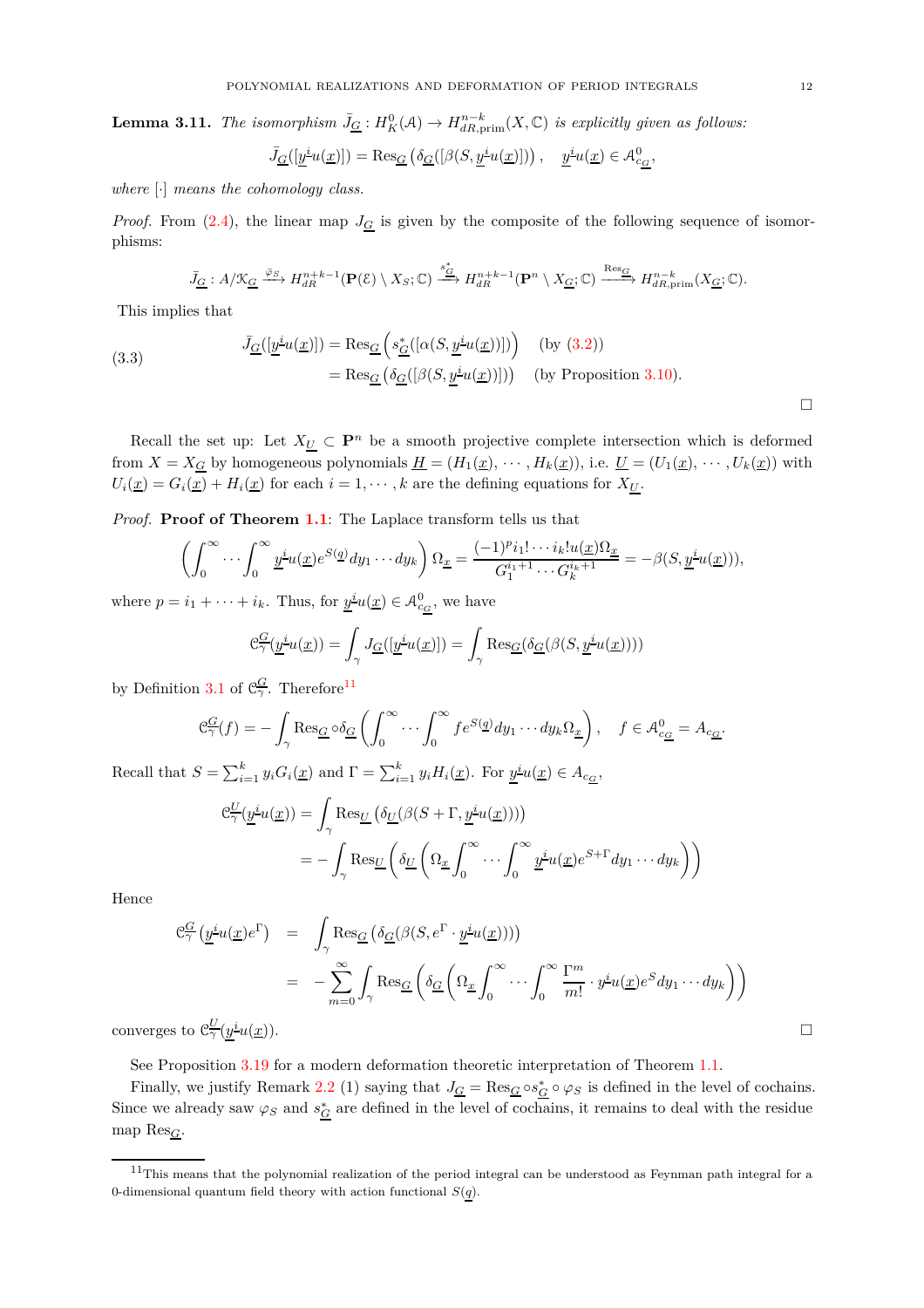Let *T* be a sufficiently small closed tubular neighborhood of  $X_G(\mathbb{C})$  in  $\mathbb{P}^n(\mathbb{C})$ . Let  $\partial T$  be the boundary of *T*. Let  $\rho: T \to X_{\mathcal{G}}(\mathbb{C})$  be the (topological) projection map.<sup>[12](#page-12-2)</sup> Then  $\rho$  restricted to  $\partial T$  is an  $S^{2k-1}$ sphere bundle over  $X_G(\mathbb{C})$ . If  $j_{\partial T} : \partial T \hookrightarrow \mathbf{P}^n(\mathbb{C}) \setminus X_G(\mathbb{C})$  is the inclusion map, then the residue map

$$
\text{Res}_{\underline{G}} : \Omega^s(\mathbf{P}^n \setminus X_{\underline{G}}) \to \Omega^{s-2k+1}(X_{\underline{G}}), \quad s = 2k - 1, \cdots, 2n,
$$

is defined by

$$
\text{Res}_{\underline{G}} := \rho_* \circ j_{\partial T}^*,\tag{2}
$$

where  $j^*_{\partial T}$  is the natural pull-back of differential forms and  $\rho_*$  is integration along the fibers of  $\rho : \partial T \to$  $X_G(\mathbb{C})$ . This residue map is well-defined on the level of differential forms; A. Dimca considered this phenomenon surprising (see page 96 of [\[2\]](#page-18-7) for details). This induces an isomorphism

$$
\mathrm{Res}_{\underline{G}}: H^{n+k-1}_{dR}(\mathbf{P}^n\setminus X_{\underline{G}};\mathbb{C})\xrightarrow{\simeq} H^{n-k}_{dR,\mathrm{prim}}(X_{\underline{G}};\mathbb{C}).
$$

<span id="page-12-0"></span>3.3. **The descendant functor and a formal deformation theory.** This subsection we will study formal deformations of the data  $(B, \cdot, K)$  and  $C$  where

- (1)  $(\mathcal{B}, \cdot)$  is a Z-graded super-commutative associative algebra algebra over a field *k*,
- $(2)$   $(B, K)$  is a cochain complex over  $k$ , and

(3)  $C : (\mathcal{B}, K) \to (k, 0)$  is a *k*-linear cochain map, where  $(k, 0)$  is the cochain complex with zero differential.

Let  $\mathfrak{C}_k$  be the category of triples  $(\mathcal{B}, \cdot, K)$  satisfying (1) and (2) above with (*k*-linear) cochain maps. The deformation theory of objects in  $\mathfrak{C}_k$  was studied in [\[8\]](#page-18-6). We briefly review it here.

<span id="page-12-1"></span>**Definition 3.12.** A *partition*  $\pi = B_1 \cup B_2 \cup \cdots$  of the set  $[n] = \{1, 2, \cdots, n\}$  is a decomposition of  $[n]$ into a pairwise disjoint non-empty subsets *B<sup>i</sup>* , called *blocks*. Blocks are ordered by the minimum element of each block and each block is ordered by the ordering induced from the ordering of natural numbers. The notation  $|\pi|$  means the number of blocks in a partition  $\pi$  and  $|B|$  means the size of the block *B*. If *k* and *k*' belong to the same block in  $\pi$ , then we use the notation  $k \sim_{\pi} k'$ . Otherwise, we use  $k \nsim_{\pi} k'$ . Let  $P(n)$  be the set of all partitions of  $[n]$ . We use the following notation:

$$
x_B = x_{j_1} \otimes \cdots \otimes x_{j_r} \text{ if } B = \{j_1, \cdots, j_r\},
$$
  

$$
\phi^f(x_B) = \phi^f_r(x_{j_1}, \cdots, x_{j_r}) \text{ if } B = \{j_1, \cdots, j_r\}.
$$

<span id="page-12-3"></span>**Definition 3.13.** For a given object  $(\mathcal{B}, \cdot, K)$  in  $\mathfrak{C}_k$ , we define  $\mathfrak{Des}(\mathcal{B}, \cdot, K) = (\mathcal{B}, \underline{\ell}^K)$ , where  $\underline{\ell}^K =$  $\ell_1^K$ ,  $\ell_2^K$ ,  $\cdots$  is the family of linear maps  $\ell_n^K : S^n(\mathcal{B}) \to \mathcal{B}$ , inductively defined by the formula:  $\ell_1^K = K$ and

$$
\ell_n^K(x_1, \dots, x_{n-1}, x_n) = \ell_{n-1}^K(x_1, \dots, x_{n-2}, x_{n-1} \cdot x_n)
$$
  

$$
-\ell_{n-1}^K(x_1, \dots, x_{n-1}) \cdot x_n - (-1)^{|x_{n-1}|(1+|x_1|+\dots+|x_{n-2}|)} x_{n-1} \cdot \ell_{n-1}^K(x_1, \dots, x_{n-2}, x_n), \quad n \ge 2,
$$

for any homogeneous elements  $x_1, x_2, \dots, x_n \in \mathcal{B}$ .

For a given morphism  $f : (\mathcal{B}, \cdot, K) \to (\mathcal{B}', \cdot, K')$  in  $\mathfrak{C}_k$ , we define  $\mathfrak{Des}(f) = \underline{\phi}^f = \phi_1^f, \phi_2^f, \cdots$  as a family of *k*-linear maps  $\phi_n^f : S^n(\mathcal{B}) \to \mathcal{B}'$  defined inductively by the formula:  $\phi_1^f = f$  and

$$
\phi_m^f(x_1, \dots, x_m) = \phi_{m-1}^f(x_1, \dots, x_{m-2}, x_{m-1} \cdot x_m) - \sum_{\substack{\pi \in P(m), |\pi| = 2 \\ m - 1 \sim_{\pi} m}} \phi^f(x_{B_1}) \cdot \phi^f(x_{B_2}), \quad m \ge 2,
$$

for any homogeneous elements  $x_1, x_2, \dots, x_m \in \mathcal{B}$ . Here we use the following notation:

$$
x_B = x_{j_1} \otimes \cdots \otimes x_{j_r} \text{ if } B = \{j_1, \cdots, j_r\},
$$
  

$$
\phi^f(x_B) = \phi^f_r(x_{j_1}, \cdots, x_{j_r}) \text{ if } B = \{j_1, \cdots, j_r\}.
$$

**Proposition 3.14.** *Let*  $\mathfrak{L}_k$  *be the category of*  $L_\infty$ -algebras. The above assignment  $\mathfrak{Des}$  is a functor from  $\mathfrak{C}_k$  *to*  $\mathfrak{L}_k$ *.* 

*Proof.* See subsection 3.2 in [\[8\]](#page-18-6). □

<span id="page-12-2"></span><sup>&</sup>lt;sup>12</sup>In general, the projection  $\rho$  is not holomorphic; see (*i*) on the page 96 and Remark 15 of [\[2\]](#page-18-7).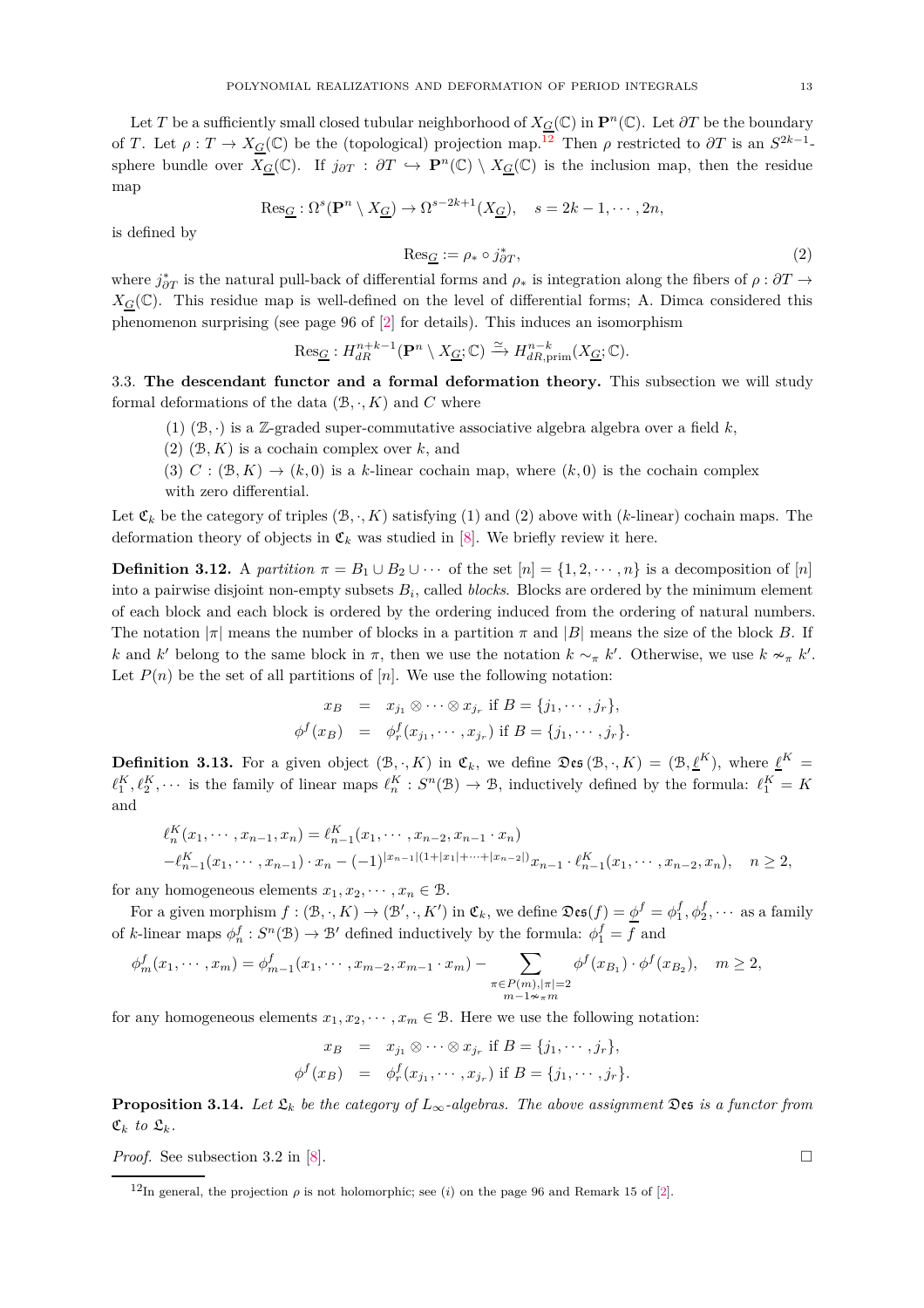We will call  $\underline{\ell}^K$  and  $\underline{\phi}^f$  a *descendant*  $L_\infty$ -algebra and  $L_\infty$ -morphism respectively. In short, the functor  $\mathfrak{Des}: \mathfrak{C}_k \rightarrow \mathfrak{L}_k$  takes

(i) an object  $(\mathcal{B}, \cdot, K)$  in  $\mathfrak{C}_k$  to a descendant  $L_\infty$ -algebra  $(\mathcal{B}, \underline{\ell}^K = \ell_1^K, \ell_2^K, \ell_3^K, \cdots)$ , where  $\ell_1^K = K$ and  $\ell_2^K$ ,  $\ell_3^K$ ,  $\cdots$  measure the failure and higher failures of *K* being a derivation of the multiplication in  $\mathcal{B},$ 

(ii) a morphism *f* in  $\mathfrak{C}_k$  to a descendant  $L_\infty$ -morphism  $\underline{\phi}^f = \phi_1^f, \phi_2^f, \phi_3^f, \cdots$ , where  $\phi_1^f = f$  and  $\phi_2^f, \phi_3^f, \cdots$  measure the failure and higher failures of *f* being an algebra homomorphism.

**Remark 3.15.** The functor Des can be viewed as a generalization of the BV construction [\(2.5\)](#page-6-2) for a differential operator *L* of order  $\leq 2$  to a differential operator *K* of any finite order. Note that the  $L_{\infty}$ -algebra  $(\mathcal{B}, K, 0, 0, \cdots)$  is isomorphic to  $\mathfrak{Des}(\mathcal{B}, \cdot, K) = (\mathcal{B}, \ell_1^K = K, \ell_2^K, \ell_3^K, \cdots)$  as  $L_{\infty}$ -algebras. An important point for our deformation theory is to choose a *nice* representative, given by the descendant  $L_{\infty}$ -algebra, in the  $L_{\infty}$ -isomorphism class of  $(\mathcal{B}, K, 0, 0, \cdots)$ .

For  $\mathfrak{a} \in \text{Art}_{k}^{\mathbb{Z}}$  denote  $\mathfrak{m}_{\mathfrak{a}}$  its maximal ideal. In what follows we endow  $\mathfrak{a} \otimes \mathfrak{B}$  the natural Z-grading. We need the following lemmas to see a precise relationship between a formal deformation theory for  $\mathfrak{C}_k$ (based on the Maurer-Cartan equation) and the descendant functor Des.

<span id="page-13-0"></span>**Lemma 3.16.** *For*  $\Gamma \in (\mathfrak{m}_{\mathfrak{a}} \otimes \mathfrak{B})^0$  *and homogeneous*  $\lambda \in \mathfrak{a} \otimes \mathfrak{B}$ *, denote* 

$$
L^K(\Gamma) := \sum_{n\geq 1} \frac{1}{n!} \ell_n^K(\Gamma, \cdots, \Gamma), \quad L_\Gamma^K(\lambda) := K\lambda + \sum_{n\geq 2} \frac{1}{(n-1)!} \ell_n^K(\Gamma, \cdots, \Gamma, \lambda).
$$

*Then we have the following identities:*

$$
K(e^{\Gamma} - 1) = L^{K}(\Gamma) \cdot e^{\Gamma}, \quad K(\lambda \cdot e^{\Gamma}) = L_{\Gamma}^{K}(\lambda) \cdot e^{\Gamma} + (-1)^{|\lambda|} \lambda \cdot K(e^{\Gamma} - 1).
$$

*Proof.* See [\[8,](#page-18-6) Lemma 3.1].

<span id="page-13-2"></span>**Lemma 3.17.** *For*  $\Gamma \in (\mathfrak{m}_{\mathfrak{a}} \otimes \mathfrak{B})^0$  *and homogeneous*  $\lambda \in \mathfrak{a} \otimes \mathfrak{B}$ *, denote* 

$$
\Phi^f(\Gamma) := \sum_{n\geq 1} \frac{1}{n!} \phi_n^f(\Gamma, \cdots, \Gamma), \quad \Phi_\Gamma^f(\lambda) := \phi_1^f(\lambda) + \sum_{n\geq 2} \frac{1}{(n-1)!} \phi_n^f(\Gamma, \cdots, \Gamma, \lambda).
$$

*Then we have the following identities:*

$$
f(e^{\Gamma} - 1) = e^{\Phi^f(\Gamma)} - 1, \quad f(\lambda \cdot e^{\Gamma}) = \Phi^f_{\Gamma}(\lambda) \cdot e^{\Phi^f(\Gamma)}.
$$

*Proof.* See [\[8,](#page-18-6) Lemma 3.3].

We constructed the GBV algebra  $(A, \cdot, K_{\underline{G}}, \ell_2^{K_{\underline{G}}})$  from  $X_{\underline{G}}$  and the cochain enhancement (the polynomial realization)  $\mathcal{C}^{\overline{G}}_{\gamma}$  :  $(\mathcal{A}, K_{\overline{G}}) \to (\mathbb{C}, 0)$  of the period integral  $C^{\overline{G}}_{\gamma}$  for a fixed homology cycle  $[\gamma] \in H_{n-k}(X_{\underline{G}}(\mathbb{C}), \mathbb{Z})_0$ . The key idea for studying deformations of period integrals of  $X_{\underline{G}}$  is to study the algebraic deformation of  $(A, \cdot, K_{\underline{G}}, \ell_2^{K_{\underline{G}}})$  and  $\mathfrak{C}_{\gamma}^{\underline{G}}$ .

Note that  $\Gamma = \sum_{i=1}^{k} y_i H_i(\underline{x}) \in A$  (where  $\underline{H} = (H_1(\underline{x}), \cdots, H_k(\underline{x}))$  is the deformation data introduced earlier) is a solution to the shifted Maurer-Cartan equation for the dgla  $(A, K_{\underline{G}}, \ell_2^{K_{\underline{G}}})$ :

(3.4) 
$$
K_{\underline{G}}(e^{\Gamma}-1) := K_{\underline{G}}(\Gamma) + \frac{1}{2} \ell_2^{K_{\underline{G}}}(\Gamma, \Gamma) = 0.
$$

Define

(3.5) 
$$
K_{\Gamma}(\lambda) := L_{\Gamma}^{K_{\underline{G}}}(\lambda) = K_{\underline{G}}(\lambda) + \ell_2^{K_{\underline{G}}}(\Gamma, \lambda), \quad \lambda \in \mathcal{A}
$$

where we use the computational fact  $\ell_r^{K_G} = 0$  for  $r \geq 3$  in the second equality. By Proposition [3.16,](#page-13-0) the operator  $K_{\Gamma}$  is a C-linear map on A of degree 1 and satisfies

<span id="page-13-1"></span>
$$
K_{\Gamma}^2=0.
$$

Also define

$$
Q_{\Gamma}(\cdot) := \ell_2^{K_{\underline{G}}}(S + \Gamma, \cdot), \quad \text{where } S + \Gamma = \sum_{i=1}^k y_i (G_i(\underline{x}) + H_i(\underline{x})).
$$

A direct computation implies the following proposition (recall that  $\underline{U} = \underline{G} + \underline{H}$ ).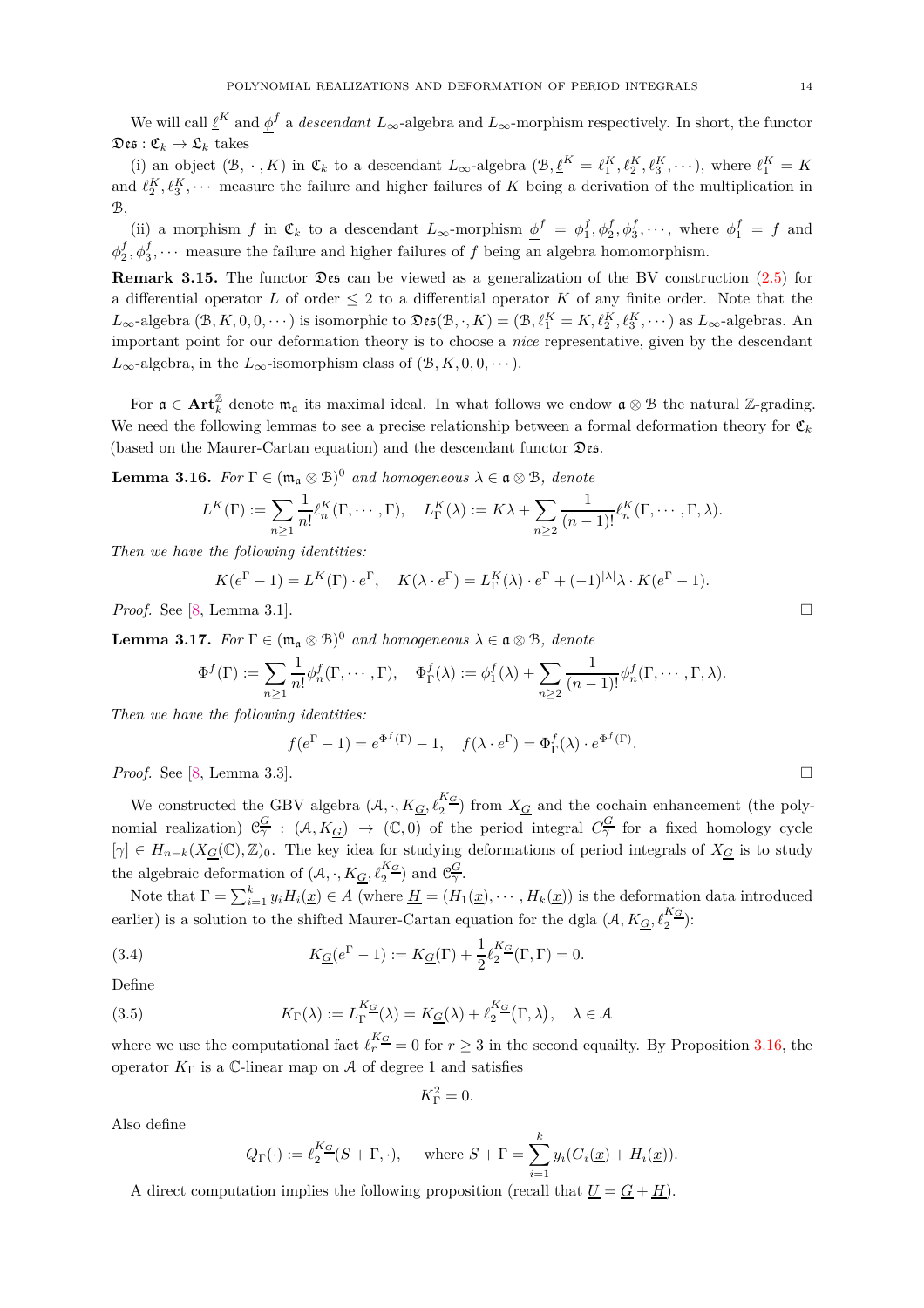**Proposition 3.18.** The quadruple  $(A, \cdot, Q_{\Gamma}, K_{\Gamma}, \ell_2^{K_{\Gamma}})$  is the DGBV algebra  $(A, \cdot, Q_{\underline{U}}, K_{\underline{U}}, \ell_2^{K_{\underline{U}}})$  associ*ated to the smooth projective complete intersection*  $X_U$ .

In short, if we like to deform the cochain complex  $(A, K)$ , then we consider it as an object of  $\mathfrak{L}_k$ and find an  $L_{\infty}$ -algebra  $(A, K, \ell_2, \ell_3, \cdots)$  which is  $L_{\infty}$ -isomorphic to  $(A, K, \underline{0})$  and whose higher Lie bracket  $\ell_m$  ( $m \geq 2$ ) is non-trivial. The functor  $\mathfrak{Des}$  is designed to give such an explicit  $L_{\infty}$ -algebra  $(A, K = \ell_1^K, \ell_2^K, \dots)$  using the auxiliary data, some nontrivial multiplication on A (see Definition [3.13](#page-12-3)) for how we use this nontrivial multiplication). Then we obtain a nontrivial deformation  $(A, K_{\Gamma})$  of the cochain complex  $(A, K)$  as above using the Maurer-Cartan solution  $\Gamma = \sum_{i=1}^{k} y_i H_i(\underline{x})$ . We can also deform a cochain map  $\mathfrak{C}^{\mathcal{G}}_{\gamma}: (\mathcal{A}, K_{\mathcal{G}}) \to (\mathbb{C}, 0)$  by using the Maurer-Cartan solution  $\Gamma$ .

<span id="page-14-1"></span>**Proposition 3.19.** Let  $C : (\mathcal{A}, K_{\underline{G}}) \to (\mathbb{C}, 0)$  be any cochain map. Let  $\Gamma = \sum_{i=1}^{k} y_i H_i(\underline{x}) \in A$  be the *solution of the Maurer-Cartan equation* [\(3.4\)](#page-13-1)*. If we define*[13](#page-14-2)

$$
\mathcal{C}_{\Gamma}(x) := \mathcal{C}(x \cdot e^{\Gamma}), \quad x \in \mathcal{A},
$$

*then*  $\mathcal{C}_{\Gamma}$  :  $(\mathcal{A}, K_{\Gamma}) = (\mathcal{A}, K_{U}) \rightarrow (\mathbb{C}, 0)$  *is a cochain map.* 

*Proof.* We have to check that  $C_{\Gamma} \circ K_{\Gamma} = 0$ . This follows from

$$
(\mathcal{C}_{\Gamma} \circ K_{\Gamma})(x) = \mathcal{C}(K_{\Gamma}(x) \cdot e^{\Gamma})
$$
  
=  $\mathcal{C}(K_{\underline{G}}(x \cdot e^{\Gamma}))$  (by Lemma 3.16)  
= 0

for any element  $x \in \mathcal{A}$ .

**Remark 3.20.** This proposition [3.19](#page-14-1) motivates the statement of Theorem [1.1](#page-1-0) and can be viewed as its modern deformation theoretic interpretation via the shifted differential graded Lie algebra  $(A, K_{\underline{G}}, \ell_2^{K_{\underline{G}}})$ and the DGBV algebra  $\mathbf{B}_{\underline{G}} = (\mathcal{A}, \cdot, Q_{\underline{G}}, K_{\underline{G}}, \ell_2^{K_{\underline{G}}})$ . Note that Proposition [3.19](#page-14-1) is not refined enough to prove Theorem [1.1.](#page-1-0)

<span id="page-14-0"></span>3.4. **The Bell polynomials and proof of Theorem [1.2.](#page-2-0)** The *(complete) Bell polynomials*  $B_n(x_1, \dots, x_n)$ are defined by the power series expansion

(3.6) 
$$
\exp\left(\sum_{i\geq 1} x_i \frac{t^i}{i!}\right) = 1 + \sum_{n\geq 1} B_n(x_1, \dots, x_n) \frac{t^n}{n!}.
$$

The *partial Bell polynomials*  $B_{n,k}(x_1, \dots, x_{n-k+1})$  are defined by the power series expansion

$$
\exp\left(u\sum_{i=1}^{\infty}x_i\frac{t^i}{i!}\right) = \sum_{n,k\geq 0}B_{n,k}(x_1,\dots,x_{n-k+1})\frac{t^n}{n!}u^k = 1 + \sum_{n\geq 1}\frac{t^n}{n!}\left(\sum_{k=1}^n u^kB_{n,k}(x_1,\dots,x_{n-k+1})\right)
$$

which gives the following formula:

$$
B_{n,k}(x_1,\dots,x_{n-k+1}) = \sum \frac{n!}{i_1! \cdots i_{n-k+1}!} \left(\frac{x_1}{1!}\right)^{i_1} \cdots \left(\frac{x_{n-k+1}}{(n-k+1)!}\right)^{i_{n-k+1}}
$$

where the sum runs over all sequences  $i_1, \dots, i_{n-k+1}$  of non-negative integers such that

$$
i_1 + \cdots + i_{n-k+1} = k
$$
,  $i_1 + 2i_2 + \cdots + (n - k + 1)i_{n-k+1} = n$ .

Then the following formula holds:

$$
B_n(x_1, \dots, x_n) = \sum_{k=1}^n B_{n,k}(x_1, \dots, x_{n-k+1}), \quad B_0 = 1.
$$

There are recurrence relations

$$
B_{n+1}(x_1, \cdots, x_{n+1}) = \sum_{i=0}^{n} {n \choose i} B_{n-i}(x_1, \cdots, x_{n-i}) x_{i+1}
$$

<span id="page-14-2"></span><sup>13</sup>Here  $e^{\Gamma} = 1 + \Gamma + \frac{\Gamma \cdot \Gamma}{2} + \cdots$  and we think of  $\mathcal{C}(x \cdot e^{\Gamma}) = \mathcal{C}(x) + \mathcal{C}(x \cdot \Gamma) + \mathcal{C}(x \cdot \frac{\Gamma \cdot \Gamma}{2}) + \cdots$  as a formal expression.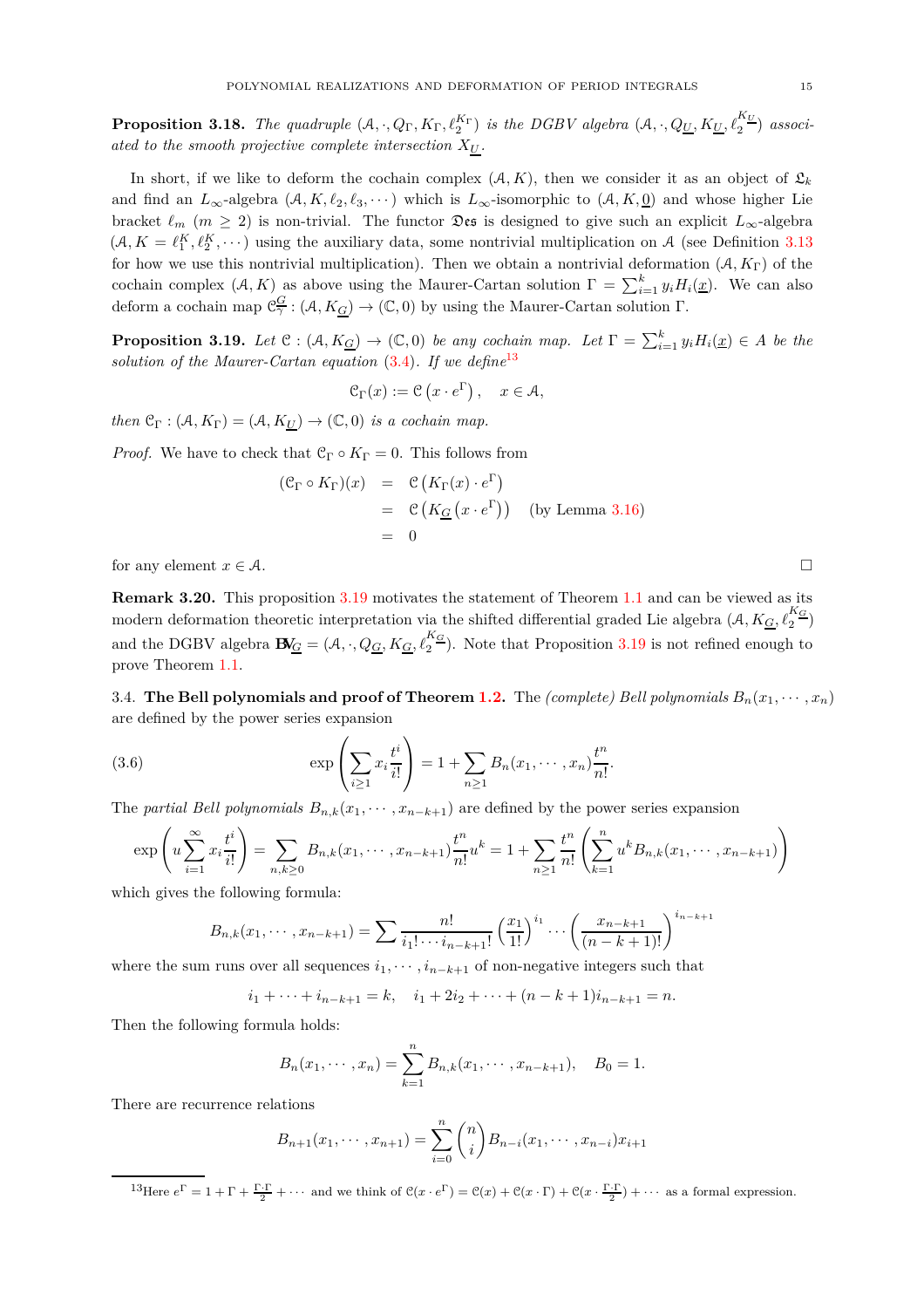and

$$
B_{n,k}(x_1,\dots,x_{n-k+1})=\sum_{i=1}^{n-k+1} \binom{n-1}{i-1} x_i B_{n-i,k-1}(x_1,\dots,x_{n-i+k})
$$

where  $B_{0,0} = 1$ ,  $B_{n,0} = 0$  for  $n \ge 1$ , and  $B_{0,k} = 0$  for  $k \ge 1$ . For example,  $B_1(x_1) = x_1, B_2(x_1, x_2) =$  $x_1^2 + x_2, B_3(x_1, x_2, x_3) = x_1^3 + 3x_1x_2 + x_3, \cdots$ 

## *Proof.* **Proof of Theorem [1.2](#page-2-0)**: We have

$$
\mathcal{C}_{\gamma}^{\underline{U}}(u) = \mathcal{C}_{\gamma}^{\underline{G}}(u \cdot e^{\Gamma}) \quad \text{(by Theorem 1.1)}
$$
  
=  $\Phi_{\Gamma}^{\mathcal{C}_{\alpha}}(u) \cdot e^{\Phi^{\mathcal{C}_{\alpha}}(\Gamma)}$  (by Lemma 3.17 and  $\mathcal{C}_{\alpha} = \mathcal{C}_{\gamma}^{\underline{G}}$ ).

In order to prove Theorem [1.2,](#page-2-0) we need to expand  $\mathcal{C}^{\underline{U}}_{\gamma}(u)$  as

$$
\mathcal{C}_{\gamma}^{\underline{U}}(u) = \Psi_0(\Gamma) + \Psi_1(\Gamma) + \Psi_2(\Gamma) + \Psi_3(\Gamma) + \cdots,
$$

where  $\Psi_n(c\Gamma) = c^n \Psi_n(\Gamma)$  for  $c \in \mathbb{C}$ . By the definition of the Bell polynomials, we have

$$
e^{\Phi^{\mathfrak{C}_{\alpha}}(\Gamma)} = \exp\left(\sum_{n\geq 1}\frac{1}{n!}\phi_n^{\mathfrak{C}_{\alpha}}(\Gamma,\cdots,\Gamma)\right) = 1 + \sum_{n\geq 1}\frac{1}{n!}B_n\left(\phi_1^{\mathfrak{C}_{\alpha}}(\Gamma),\cdots,\phi_n^{\mathfrak{C}_{\alpha}}(\Gamma,\cdots,\Gamma)\right).
$$

This expansion has an advantage that

$$
B_n\left(\phi_1^{\mathcal{C}_\alpha}(c\cdot\Gamma),\cdots,\phi_n^{\mathcal{C}_\alpha}(c\cdot\Gamma,\cdots,c\cdot\Gamma)\right)=c^n\cdot B_n\left(\phi_1^{\mathcal{C}_\alpha}(\Gamma),\cdots,\phi_n^{\mathcal{C}_\alpha}(\Gamma,\cdots,\Gamma)\right).
$$

for  $c \in \mathbb{C}$ . We also have

$$
\Phi_{\Gamma}^{\mathcal{C}_{\alpha}}(u) = \phi_1^{\mathcal{C}_{\alpha}}(u) + \sum_{n \geq 2} \frac{1}{(n-1)!} \phi_n^{\mathcal{C}_{\alpha}}(\Gamma, \cdots, \Gamma, u).
$$

Thus

$$
\mathcal{C}_{\gamma}^{\underline{U}}(u) = \Phi_{\Gamma}^{\mathcal{C}_{\alpha}}(u) \cdot e^{\Phi^{\mathcal{C}_{\alpha}}(\Gamma)}
$$
\n
$$
= \mathcal{C}_{\alpha}(u) + \sum_{m \geq 1} \sum_{\substack{j+k=m \\ j,k \geq 0}} \frac{1}{j!k!} B_j \left( \phi_1^{\mathcal{C}_{\alpha}}(\Gamma), \cdots, \phi_j^{\mathcal{C}_{\alpha}}(\Gamma, \cdots, \Gamma) \right) \cdot \phi_{k+1}^{\mathcal{C}_{\alpha}}(\Gamma, \cdots, \Gamma, u)
$$

<span id="page-15-0"></span>which finishes the proof.  $\Box$ 

3.5. **Deformation formula for the period matrices and proof of Theorem [1.3.](#page-3-0)** Recall that *I* ′ is the set of indices *i* such that  $H_i(\underline{x}) \neq 0$ . We assume that the cardinality of *I* is bigger than |*I'*| and view *I*<sup> $\prime$ </sup> as a subset of *I* (allowing a slight abuse of notation). Let  $\ell = |I'| \leq m$ . For each  $i = 1, \dots, \ell$ , we choose  $h(\underline{x}) \in \mathbb{Q}[\underline{x}]$  such that  $ch(y_i H_i(\underline{x})h(x)) = c_G$ , when  $c_G > 0$ . When  $c_G < 0$ , we choose  $j \in \{1, \dots, k\}$  and a positive integer *m* such that

 $md_j = \min\{m_i d_i : \deg(h(\underline{x})) = m_i d_i + c_{\underline{G}} \geq 0, m_i$  is a positive integer,  $i = 1, \dots, k\}$ so that  $ch(y_i H_i(\underline{x}) y_j^m h(\underline{x})) = c_G < 0$ . Then we define

(3.7) 
$$
u_{\alpha_i} := \begin{cases} y_i H_i(\underline{x}), & \text{if } c_{\underline{G}} = 0, \\ y_i H_i(\underline{x}) h(\underline{x}), & \text{if } c_{\underline{G}} > 0 \\ y_i H_i(\underline{x}) y_j^m h(\underline{x}), & \text{if } c_{\underline{G}} < 0 \end{cases}
$$

for  $i = 1, \dots, \ell$ . Now we assume that

<span id="page-15-1"></span>(3.8)  ${u_{\alpha_i} + \mathcal{K}_{\underline{U}} : i = 1, \cdots, \ell}$  is  $\mathbb{Q}\text{-linearly independent in } \mathbb{Q}[q]/\mathcal{K}_{\underline{U}}$ .

**Lemma 3.21.** *There exists a subset*  $\{u_\alpha : \alpha \in I\} \subset A_{c_G}$  *which includes*  $\{u_{\alpha_i} : i = 1, \dots, \ell\}$  *such that* 

<span id="page-15-2"></span> ${u_{\alpha} \mod K_{\underline{U}}(A^{-1})}$  *is a*  $\mathbb{Q}$ *-basis of*  $H^0_{K_U}(A)$ *,* 

*where we use the notation*  $I' = \{ \alpha_{i_1}, \cdots, \alpha_{i_\ell} \} \subseteq I$  *in order to view*  $I'$  *as a subset of*  $I$ *.*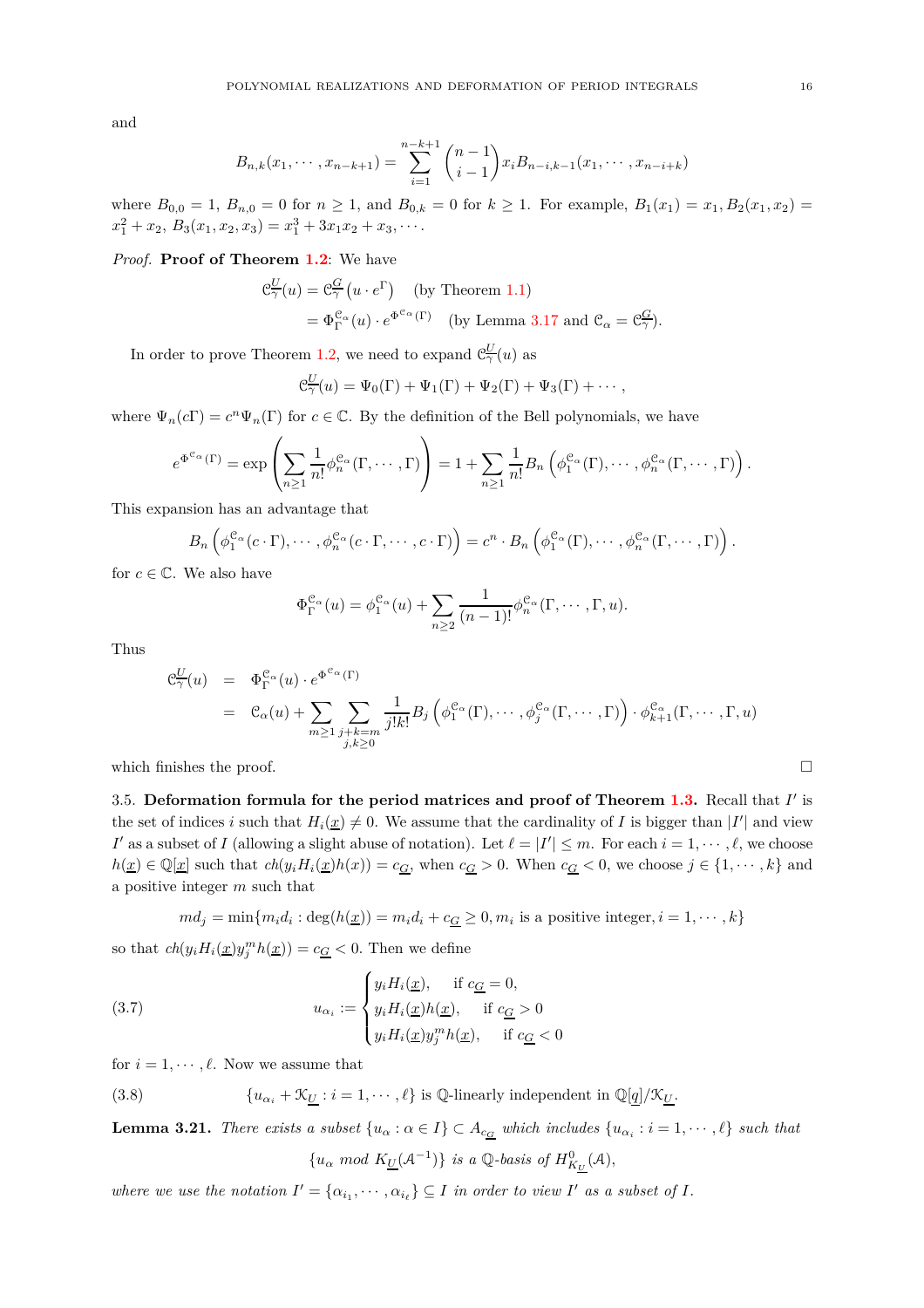*Proof.* Because of the condition [\(3.8\)](#page-15-1), we can extend  $\{u_{\alpha_i} \mod K_U(\mathcal{A}^{-1}) : \alpha_i \in I'\}$  to a Q-basis  ${u_{\alpha} \mod K_{\underline{U}}(A^{-1}) : \alpha \in I}$  of  $H^0_{K_U}$  $(A).$ 

In the definition [\(1.11\)](#page-3-1) of the period matrix, we chose  $e_{\alpha} \in A_{c_{\underline{G}}} = A_{c_{\underline{G}}}^0$  such that

$$
\{e_{\alpha} \mod K_{\underline{G}}(\mathcal{A}^{-1})\} \text{ is a } \mathbb{C}\text{-basis of } H_{K_G}^0(\mathcal{A}).
$$

For each  $\rho \in I$ , we define a power series  $T^{\rho}(\underline{t}) \in \mathbb{C}[[\underline{t}]]$  by the following formula

<span id="page-16-0"></span>(3.9) 
$$
\sum_{\rho \in I} T^{\rho}(\underline{t}) \cdot e_{\rho} + K_{\underline{G}}(\Lambda(\underline{t})) = \begin{cases} e^{\sum_{\alpha \in I} t^{\alpha} u_{\alpha}} - 1, & \text{if } c_{\underline{G}} = 0, \\ \left( h(\underline{x}) + \sum_{\beta \in I \setminus I'} t^{\beta} u_{\beta} \right) e^{\sum_{i=1}^{k} t^{\alpha_{i}} y_{i} H_{i}(\underline{x})}, & \text{if } c_{\underline{G}} > 0, \\ \left( y_{j}^{m} h(\underline{x}) + \sum_{\beta \in I \setminus I'} t^{\beta} u_{\beta} \right) e^{\sum_{i=1}^{k} t^{\alpha_{i}} y_{i} H_{i}(\underline{x})}, & \text{if } c_{\underline{G}} < 0, \end{cases}
$$

for some  $\Lambda(t) \in \mathcal{A}^{-1}[[t]]$ . Note that  $(3.9)$  uniquely determines  $T^{\rho}(t)$ . Note that

$$
\sum_{i=1}^k t^{\alpha_i} y_i H_i(\underline{x}) = \sum_{i=1}^\ell t^{\alpha_i} y_i H_i(\underline{x}).
$$

## *Proof.* **Proof of Theorem [1.3:](#page-3-0)**

We first deal with the case  $c_{\underline{G}} = 0$ . For each  $\beta \in I$ , we take a partial derivative  $\partial_{\beta}$  of [\(3.9\)](#page-16-0):

$$
\partial_{\beta} \left( e^{\sum_{\alpha} t^{\alpha} u_{\alpha}} - 1 \right) = \sum_{\rho \in I} \left( \partial_{\beta} T^{\rho}(\underline{t}) \right) \cdot e_{\rho} + K_{\underline{G}}(\partial_{\beta} \Lambda(\underline{t})).
$$

Then we have that

$$
u_{\beta}e^{\Gamma} = \sum_{\rho \in I} \left( \partial_{\beta} T^{\rho}(\underline{t}) \Big|_{\substack{t^{\varepsilon} = 1, \varepsilon \in I' \\ t^{\varepsilon} = 0, \varepsilon \in I \setminus I'}} \right) \cdot e_{\rho} + K_{\underline{G}}(\partial_{\beta} \Lambda(\underline{t}) \Big|_{\substack{t^{\alpha} = 1, \alpha \in I' \\ t^{\alpha} = 0, \alpha \in I \setminus I'}}),
$$

where  $\Gamma = \sum_{i=1}^{k} y_i H_i(\underline{x})$ . Now we take  $\mathcal{C}_{\gamma_{\overline{\alpha}}^{\mathcal{G}}}$  to obtain

$$
\mathcal{C}_{\gamma^{\underline{G}}_{\alpha}}(u_{\beta}e^{\Gamma})=\sum_{\rho\in I}\left(\partial_{\beta}T^{\rho}(\underline{t})\Big|_{\substack{t^{\varepsilon}=1,\varepsilon\in I'\\t^{\varepsilon}=0,\varepsilon\in I\backslash I'}}\right)\cdot\mathcal{C}_{\gamma^{\underline{G}}_{\alpha}}(e_{\rho}),
$$

since  $\mathcal{C}_{\gamma_{\alpha}^G} \circ K_{\underline{G}} = 0$ . Therefore,

$$
\mathcal{C}_{\gamma_{\delta}^{\underline{U}}}(u_{\beta}) = \sum_{\alpha \in I} B_{\delta}^{\alpha} \cdot \mathcal{C}_{\gamma_{\alpha}^{\underline{G}}}(u_{\beta}e^{\Gamma}) \quad \text{(by Theorem 1.1 and Remark 1.4 (c))}
$$
\n
$$
= \sum_{\alpha \in I} \sum_{\rho \in I} \left( \partial_{\beta} T^{\rho}(\underline{t}) \Big|_{\substack{t^{\varepsilon} = 1, \varepsilon \in I' \\ t^{\varepsilon} = 0, \varepsilon \in I \setminus I'}} \right) \cdot \mathcal{C}_{\gamma_{\alpha}^{\underline{G}}}(\underline{e}_{\rho}) \cdot B_{\delta}^{\alpha},
$$

which implies the theorem.

Now assume that  $c_G > 0$ . For each  $\beta \in I$ , we take a partial derivative  $\partial_\beta$  of [\(3.9\)](#page-16-0):

$$
\partial_{\beta}\left((h(\underline{x})+\sum_{\delta\in I\setminus I'}t^{\delta}u_{\delta})e^{\sum_{i=1}^kt^{\alpha_i}y_iH_i(\underline{x})}\right)=\sum_{\rho\in I}(\partial_{\beta}T^{\rho}(\underline{t}))\cdot e_{\rho}+K_{\underline{G}}(\partial_{\beta}\Lambda(\underline{t})).
$$

When  $\beta \in I \setminus I'$ , the LHS becomes

$$
\left(u_{\beta}e^{\sum_{i=1}^k t^{\alpha_i}y_iH_i(\underline{x})}\right)\Big|_{\substack{t^{\varepsilon}=1,\varepsilon\in I'\\t^{\varepsilon}=0,\varepsilon\in I\setminus I'}}=u_{\beta}e^{\Gamma},\quad \Gamma=\sum_{i=1}^k y_iH_i(\underline{x}).
$$

When  $\beta = \alpha_i \in I'$ , the LHS becomes

$$
\left( \left( h(\underline{x}) + \sum_{\delta \in I \setminus I'} t^{\delta} u_{\delta} \right) y_i H_i(\underline{x}) e^{\sum_{i=1}^k t^{\alpha_i} y_i H_i(\underline{x})} \right) \Bigg|_{\substack{t^{\varepsilon} = 1, \varepsilon \in I' \\ t^{\varepsilon} = 0, \varepsilon \in I \setminus I'}} = u_{\beta} e^{\Gamma} \text{ by (3.7)}.
$$

Therefore we get that

$$
u_{\beta}e^{\Gamma} = \sum_{\rho \in I} \left( \partial_{\beta} T^{\rho}(\underline{t}) \Big|_{\substack{t^{\varepsilon} = 1, \varepsilon \in I' \\ t^{\varepsilon} = 0, \varepsilon \in I \setminus I'}} \right) \cdot e_{\rho} + K_{\underline{G}}(\partial_{\beta} \Lambda(\underline{t}) \Big|_{\substack{t^{\varepsilon} = 1, \varepsilon \in I' \\ t^{\varepsilon} = 0, \varepsilon \in I \setminus I'}}.
$$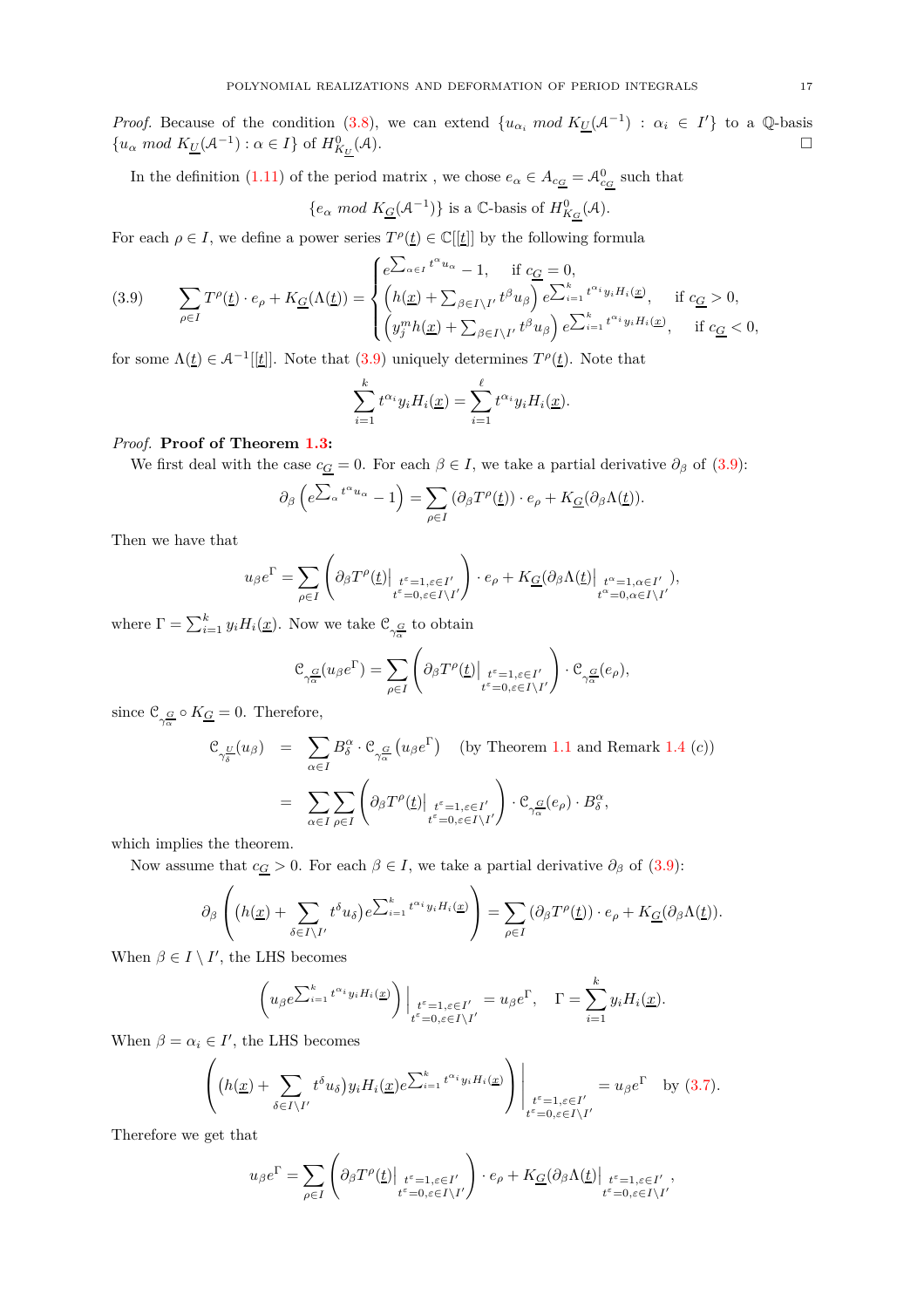<span id="page-17-0"></span>for each  $\beta \in I$ . Then the same argument as above gives the desired result in the case of  $c_{\underline{G}} > 0$ . The case of  $c_G < 0$  can be treated in a similar way.

## Appendix A.

<span id="page-17-1"></span>**Proposition A.1.** *If*  $X_{\underline{G}}$  *and*  $X_{\underline{U}}$  *are smooth projective complete intersections in*  $\mathbf{P}^n$  *defined by homo*geneous polynomials  $\underline{G} = (G_1(\underline{x}), \cdots, G_k(\underline{x}))$  and  $\underline{U} = (U_1(\underline{x}), \cdots, U_k(\underline{x}))$  of degree  $(d_1, \cdots, d_k)$  respec*tively, then there is an ambient isotopy*<sup>[14](#page-17-2)</sup>  $F : [0,1] \times \mathbf{P}^n(\mathbb{C}) \to \mathbf{P}^n(\mathbb{C})$  *such that the induced diffeomorphism*  $F(1, \cdot): \mathbf{P}^n(\mathbb{C}) \to \mathbf{P}^n(\mathbb{C})$  *restricts to give a diffeomorphism from*  $X_{\mathcal{G}}(\mathbb{C})$  *to*  $X_{\mathcal{U}}(\mathbb{C})$ *. Consequently, there is an isomorphism on homologies*

$$
F(1,\cdot)_*:H_\bullet(X_{\underline{G}}(\mathbb{C}),\mathbb{Z})\xrightarrow{\ \sim\ }H_\bullet(X_{\underline{U}}(\mathbb{C}),\mathbb{Z})
$$

*which fixes cycles supported in*  $X_G(\mathbb{C}) \cap X_U(\mathbb{C})$ *.* 

*Proof.* We follow the argument in [\[7,](#page-18-10) section 4] which covers the hypersurface case. The polynomials

$$
t_0 \underline{G} + t_1 \underline{U} = (t_0 G_1 + t_1 U_1, \cdots, t_0 G_k + t_1 U_k)
$$

of bidegree  $(1, d_1), \dots, (1, d_k)$  define a complete intersection  $W \subseteq \mathbf{P}^n(\mathbb{C})$ . The set  $C \subseteq \mathbf{P}^1(\mathbb{C}) \times \mathbf{P}^n(\mathbb{C})$ of points such that  $W \cap ([z_0 : z_1] \times \mathbf{P}^n(\mathbb{C}))$  is singular is a closed algebraic set. Let  $\pi : \mathbf{P}^1(\mathbb{C}) \times \mathbf{P}^n(\mathbb{C}) \to$ **P**<sup>1</sup>(C) be the projection. Then  $\pi(C) \subseteq \mathbf{P}^1(\mathbb{C})$  is also a closed algebraic set. Since  $X_{\mathcal{G}}(\mathbb{C})$  and  $X_{\mathcal{U}}(\mathbb{C})$ are nonsingular,  $\pi(C) \neq \mathbf{P}^1(\mathbb{C})$  so  $\pi(C)$  is a finite set of points. Let *I* be a smooth arc in  $\mathbf{P}^1(\mathbb{C})$  from [1 : 0] to [0 : 1] in the complement of  $\pi(C)$ . Then  $\pi^{-1}(I) = I \times \mathbf{P}^n(\mathbb{C})$  contains the smooth submanifold  $\pi^{-1}(I) \cap W$  of real codimension 2*k*. By construction the projection  $\pi$  is a proper submersion, where the properness follows from the compactness of  $\pi^{-1}(I) \cap W \subseteq I \times \mathbf{P}^n(\mathbb{C})$ . Since *I* is contractible, there is a diffeomorphism *f* over *I*:



given by Ehresmann's theorem (see [\[10,](#page-18-11) Theorem 9.3] for example). If we denote the vector field

$$
\frac{\partial}{\partial t}\in\Gamma\left(I\times X_{\underline{G}}(\mathbb{C}), T(I\times X_{\underline{G}}(\mathbb{C}))\right)
$$

tangential to the first factor *I*, then the pushforward

$$
\varphi_* \frac{\partial}{\partial t} \in \Gamma\left(\pi^{-1}(I) \cap W, T\left(\pi^{-1}(I) \cap W\right)\right)
$$

extends to a vector field  $\tau$  on  $I \times \mathbf{P}^n(\mathbb{C})$  (for example, extension by using the partition of unity argument on  $I \times \mathbf{P}^n(\mathbb{C})$  see [\[12,](#page-18-12) II. 3]). Then the integral flow of  $\tau$  gives an ambient isotopy in  $\mathbf{P}^n(\mathbb{C})$  taking  $X_G(\mathbb{C})$ to  $X_{\underline{U}}(\mathbb{C})$  which restricts to a diffeomorphism from  $X_{\underline{G}}(\mathbb{C})$  to  $X_{\underline{U}}(\mathbb{C})$ 

Now, denote  $F(t, \cdot) : [0,1] \times \mathbf{P}^n(\mathbb{C}) \to \mathbf{P}^n(\mathbb{C})$  an isotopy constructed as above and *M* the common underlying smooth manifold of both  $X_G(\mathbb{C})$  and  $X_U(\mathbb{C})$ . then the two subvarieties are realized as two embeddings

$$
M \xrightarrow{\sim} X_{\underline{G}}(\mathbb{C}) \xrightarrow{\text{incl.}} \mathbf{P}^{n}(\mathbb{C})
$$
  
\n
$$
H_{M} \downarrow \qquad \qquad F(1,\cdot)|_{X_{\underline{G}}}(\mathbb{C}) \qquad \qquad F(1,\cdot)
$$
  
\n
$$
M \xrightarrow{\sim} X_{\underline{U}}(\mathbb{C}) \xrightarrow{\text{incl.}} \mathbf{P}^{n}(\mathbb{C})
$$

<span id="page-17-2"></span><sup>&</sup>lt;sup>14</sup>Given two smooth embeddings  $\alpha, \beta : L \hookrightarrow M$  of smooth manifolds, an *ambient isotopy* from  $\alpha$  to  $\beta$  is a smooth map  $F: [0,1] \times M \to M$  such that (1)  $F(0, \cdot) = \text{Id}_M$ , (2)  $F(t, \cdot) : M \to M$  is a diffeomorphism for every  $t \in [0,1]$ , and (3)  $F(1, \cdot) \circ \alpha = \beta$ .